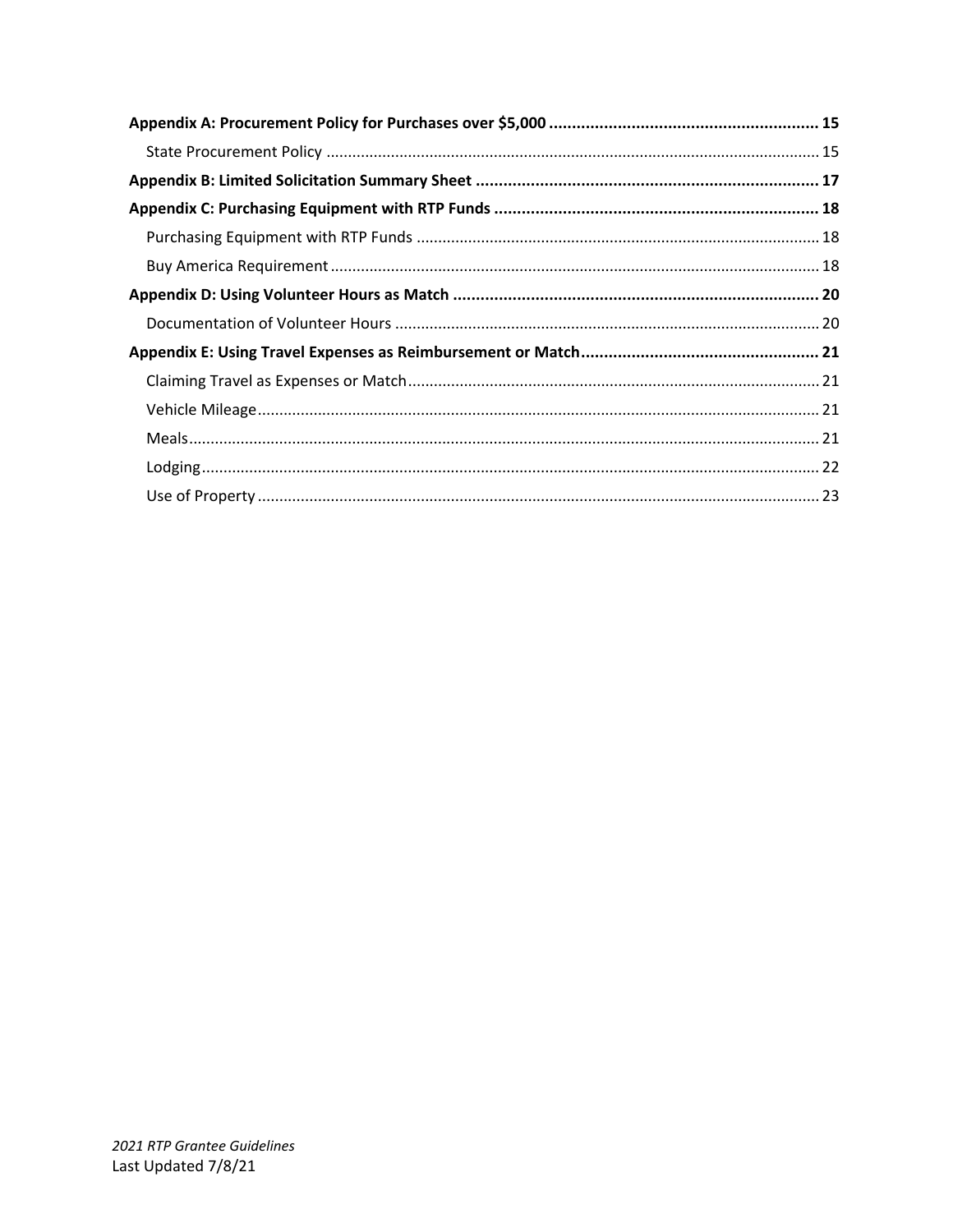# <span id="page-2-0"></span>GRANT MANAGEMENT OVERVIEW

## <span id="page-2-1"></span>Getting Started

Congratulations on your RTP award! Before you can get started with your RTP project, please read this document. Be aware you cannot start any project work for which you wish to seek reimbursement or claim match until your RTP Agreement is signed.

## <span id="page-2-2"></span>Project Period of Performance

Your 2021 RTP project period of performance and milestones are summarized in the chart below. Your project start date will be in Summer 2021 when you sign your RTP Agreement. You cannot incur project expenses before your project start date. Your project period of performance ends October 15, 2023. All project expenses must have been incurred by October 15, 2023. You have until December 31, 2023 to submit your final payment request and close out your project by submitting final performance achievements.

| <b>Milestone</b>                                                              | <b>Date</b>                                  | <b>Important Notes</b>                                                                                                               |
|-------------------------------------------------------------------------------|----------------------------------------------|--------------------------------------------------------------------------------------------------------------------------------------|
| <b>Project Start Date</b>                                                     | Summer 2021<br>(when Agreement is<br>signed) | You cannot incur RTP expenses or claim match dated before<br>your project start date <sup>1</sup> .                                  |
| <b>Status Report 1</b>                                                        | Various                                      | Due seven months after signing your agreement, or earlier.                                                                           |
| <b>First Payment Request</b><br><b>Deadline</b>                               | March 31, 2022 or<br>April 30, 2022          | Your first payment request is due 8 months after your<br>project start date <sup>2</sup> . See 8-Month Reimbursement<br>Requirement. |
| <b>Status Report 2</b>                                                        | Various                                      | Due seven months after your last status report.                                                                                      |
| <b>Status Report 3</b>                                                        | Various                                      | Due seven months after your last status report.                                                                                      |
| <b>Status Report 4</b>                                                        | Various                                      | Due seven months after your last status report.                                                                                      |
| <b>Project Extension</b><br><b>Request Deadline</b>                           | September 1, 2023                            | You must submit a grant extension request by this date. See<br><b>RTP Project Extension Requests.</b>                                |
| <b>Project End Date</b>                                                       | October 15, 2023                             | You cannot incur RTP expenses or claim match dated after<br>the project end date.                                                    |
| <b>Project Closeout:</b><br><b>Final Reimbursement</b><br>and Report Deadline | December 31, 2023                            | You must submit final reimbursement and performance<br>achievements in WebGrants by this date. See Project Close<br>Out.             |

<span id="page-2-3"></span> $1$  RTP project work related to design and engineering occurring up to 18 months before the project start date may be eligible match if included in your application budget at the time of submission.Check with the RTP Manager.

<sup>&</sup>lt;sup>2</sup> You must submit each subsequent payment request within eight months of your last payment request until the project is closed.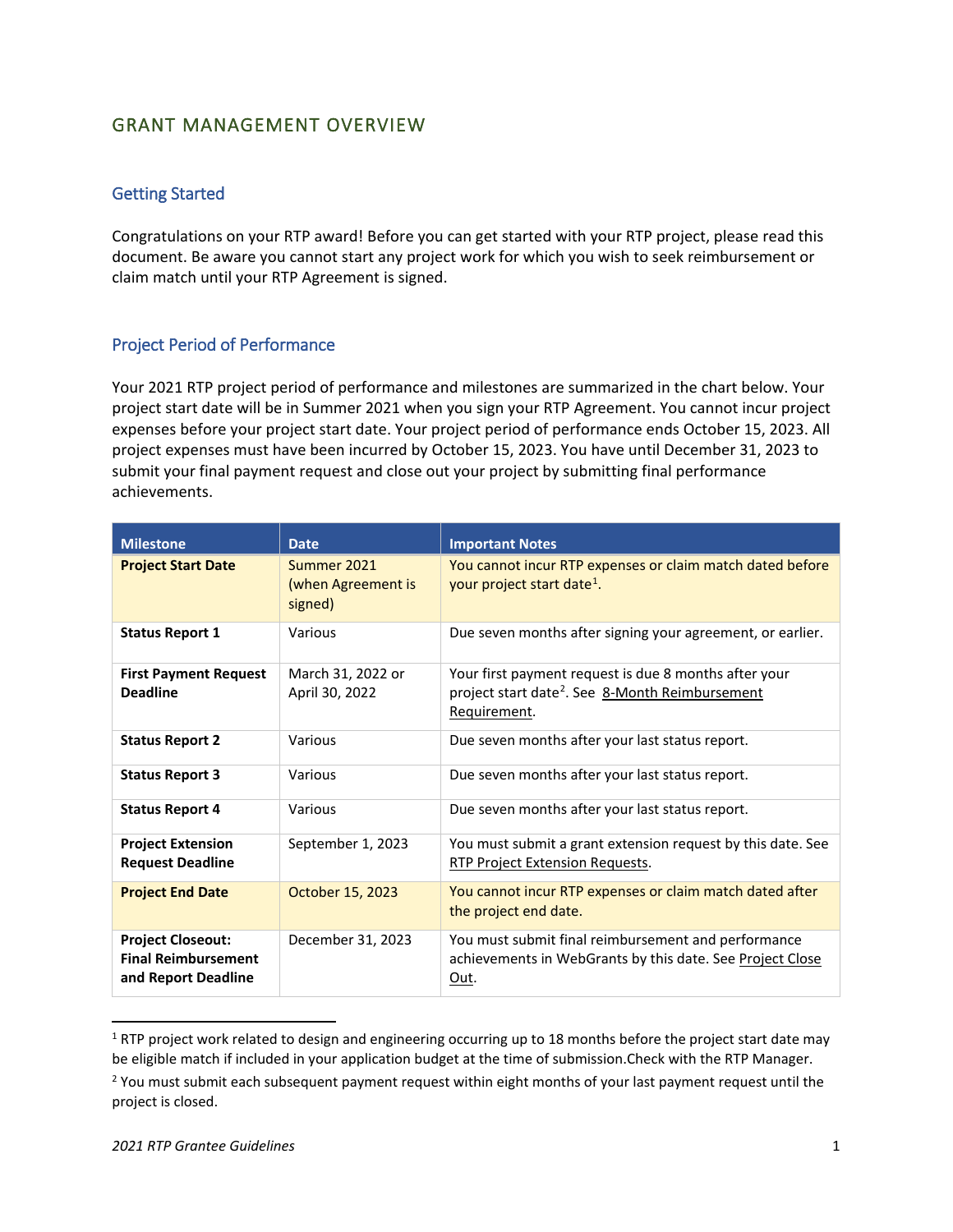## <span id="page-3-0"></span>General Grantee Expectations

The RTP Manager has developed a set of universal expectations for all grantees. You and your organization should be able to meet the expectations outlined below throughout the project lifecycle.

- 1. **Read and understand the deadlines, requirements, and guidance detailed in your RTP Agreement and in these Grantee Guidelines.** You are responsible for meeting the deadlines associated with payment requests and status reports. You are also responsible for understanding [purchasing and Buy America requirements](#page-16-0) as they relate to your RTP project. Ask the RTP Manager if you are unsure about anything you read in these documents.
- 2. **Read all correspondence and updates from the RTP Manager during the grant cycle.** The RTP Manager (as well as the grant management system) sends regular reminders and updates. Most correspondence is sent by email. Notify the RTP Manager immediately if you think you are not receiving correspondence.
- 3. **Be responsive by email and phone.** Time-sensitive issues may arise unexpectedly; the RTP Manager may need to hear back from you within a couple days. Notify the RTP Manager if you are the only contact handling RTP at your organization and you will be unavailable for more than one week. This is especially important around the time when you have a claim or status report due.
- 4. **Keep your organization's contact information updated.** The RTP Manager will use the main contact information to send most email correspondence. It is your responsibility notify the RTP Manager when contact information changes, including your organization's address.
- 5. **Notify the RTP Manager as soon as possible if there are significant changes to your project.** Significant changes are those which might change your project scope and/or delay your project to the point where you may not meet RTP deadlines. The RTP Manager can work with you to develop a solution which works for you and meets RTP requirements as outlined in your RTP Agreement.
- 6. **Expend RTP funds and claim match only on items identified in your approved budget.** You cannot expend RTP funds on expenses that are not detailed in your budget and narrative. The RTP Manager must approve any proposed change BEFORE you incur expenses associated with the proposed change.

**Most importantly, communicate early and often with the RTP Manager.** Everyone hits unexpected hurdles. Too much communication is generally better than too little. Notify the RTP Manager immediately if you think you cannot meet any expectation or deadline; the RTP Manager may be able to accommodate a special request given advanced notice.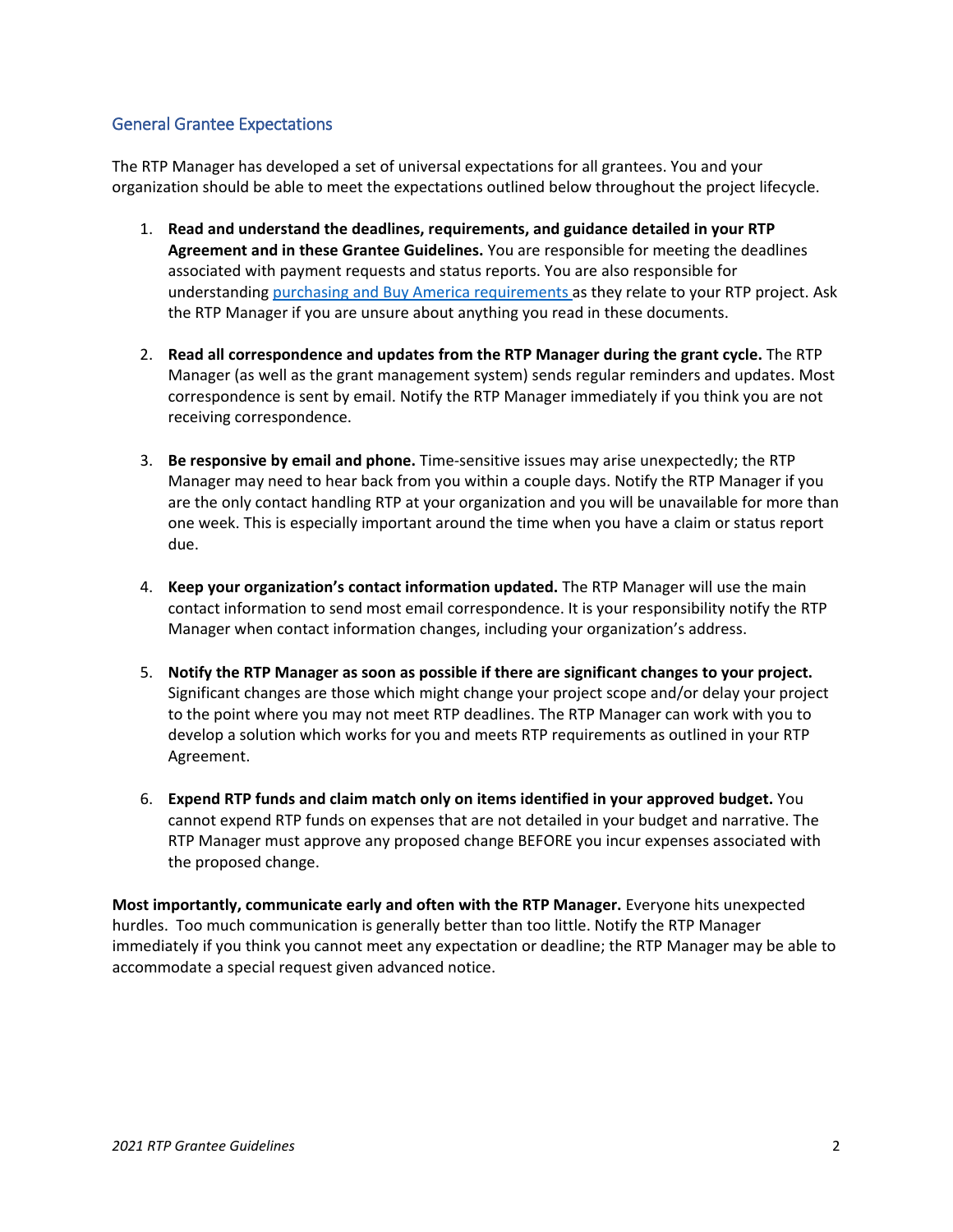# <span id="page-4-0"></span>USING AMPLIFUND(HTTPS://MT.AMPLIFUND.COM)

Throughout the grant period, grantees must use AmpliFund to manage all grant activities. You will use AmpliFundto submit payment requests, submit status reports, submit amendment and/or extension requests, and view your project's approved budget and contract documents.

How-to guides for AmpliFund and other resources, including an FAQ, are available on FWP's website, here:<https://fwp.mt.gov/aboutfwp/grant-programs/amplifund-resources>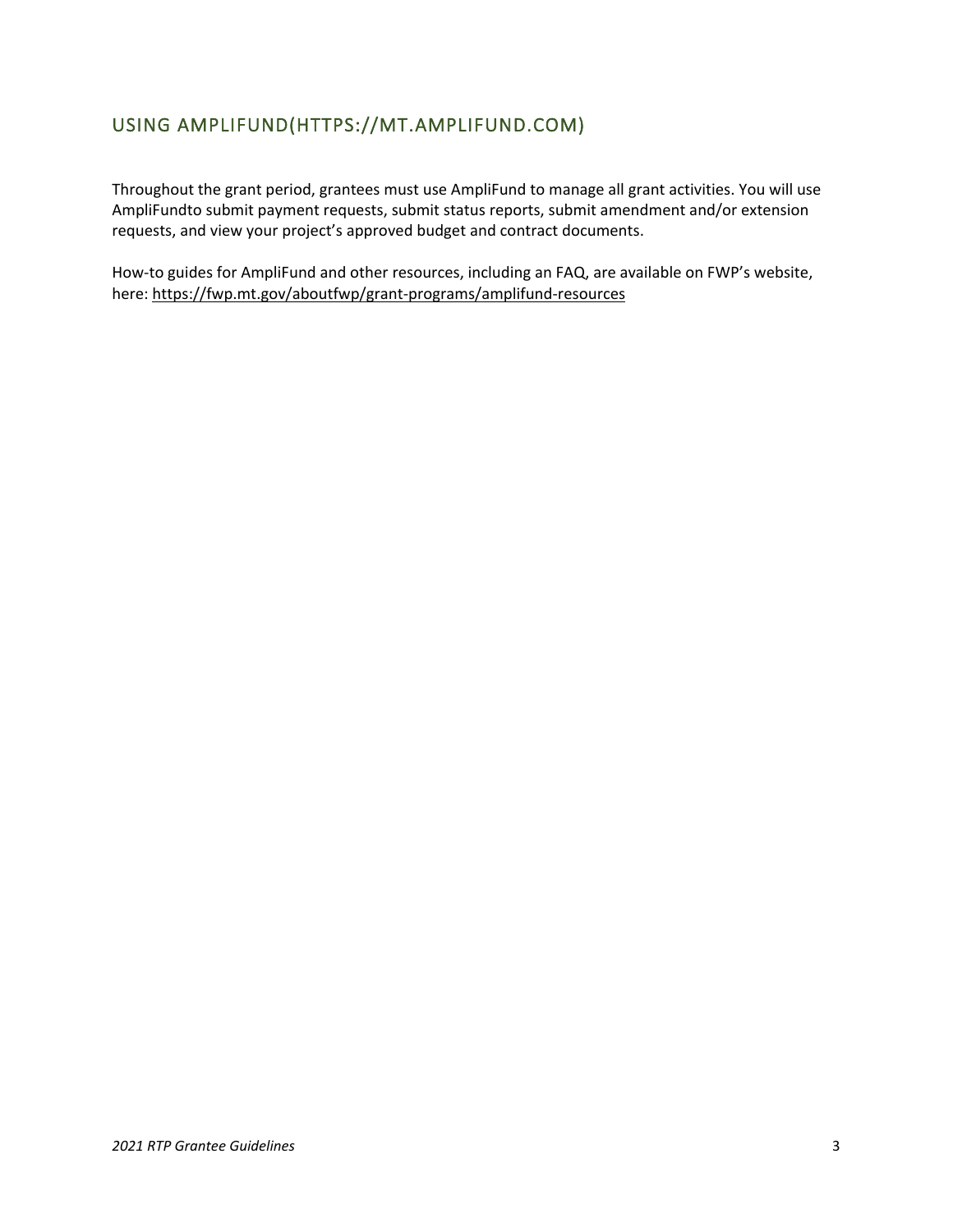# <span id="page-5-0"></span>FEDERAL AND STATE COMPLIANCE

## <span id="page-5-1"></span>System for Award Management Registration/Renewal

All RTP grantee organizations must be registered in the System for Award Management (SAM) and receive a CAGE code before signing their RTP Agreement. The organization must maintain an "active" status in the SAM to receive reimbursement from RTP. To stay "active" in the SAM, organizations must renew their SAM registration annually.

**Your organization is responsible for ensuring it maintains an "active" status in the SAM throughout the RTP grant cycle.** Your organization's SAM status will be monitored. If your organization becomes "inactive" in the SAM, you will not be able to receive reimbursement from RTP until your status becomes "active".

To check your SAM status and renew your registration, visit [www.sam.gov.](http://www.sam.gov/)

#### *SAM Renewal Scams*

Be aware of SAM renewal email scams. Once your organization is registered in the SAM, your organization's information is available to the public. Third-party organizations may solicit you and offer to complete your SAM renewal for a fee. Do not trust emails offering to renew your SAM status via a link. You can renew your organization's SAM registration free of charge through the sam.gov website.

### <span id="page-5-2"></span>W-9 Requirement

**You will be required to submit a W-9 form for your organization when you sign your RTP Agreement.**  Please verify the address on your organization's W-9 form matches what is on your organization's profile in our grant management system. If your organization's address changes during the grant cycle, you must contact the RTP Manager and provide an updated W-9 form. Unless you choose Electronic Funds Transfer (EFT) for reimbursement payment, reimbursement checks will be sent to the address on your organization's W-9 form.

#### <span id="page-5-3"></span>Risk Assessment

The FWP Subgrants and Contracts Compliance Manager will contact you when your organization needs to undergo a Risk Assessment with Montana Fish, Wildlife & Parks (FWP). All grantees must undergo periodic risk assessments with FWP to determine what frequency of on-site monitoring FWP shall conduct. First-time grantees will undergo a risk assessment around the project start date. Risk assessments generally entail a 10- to 15-minute phone conversation in which the grantee will answer basic questions about the organization's grant administration experience.

#### <span id="page-5-4"></span>Subrecipient Survey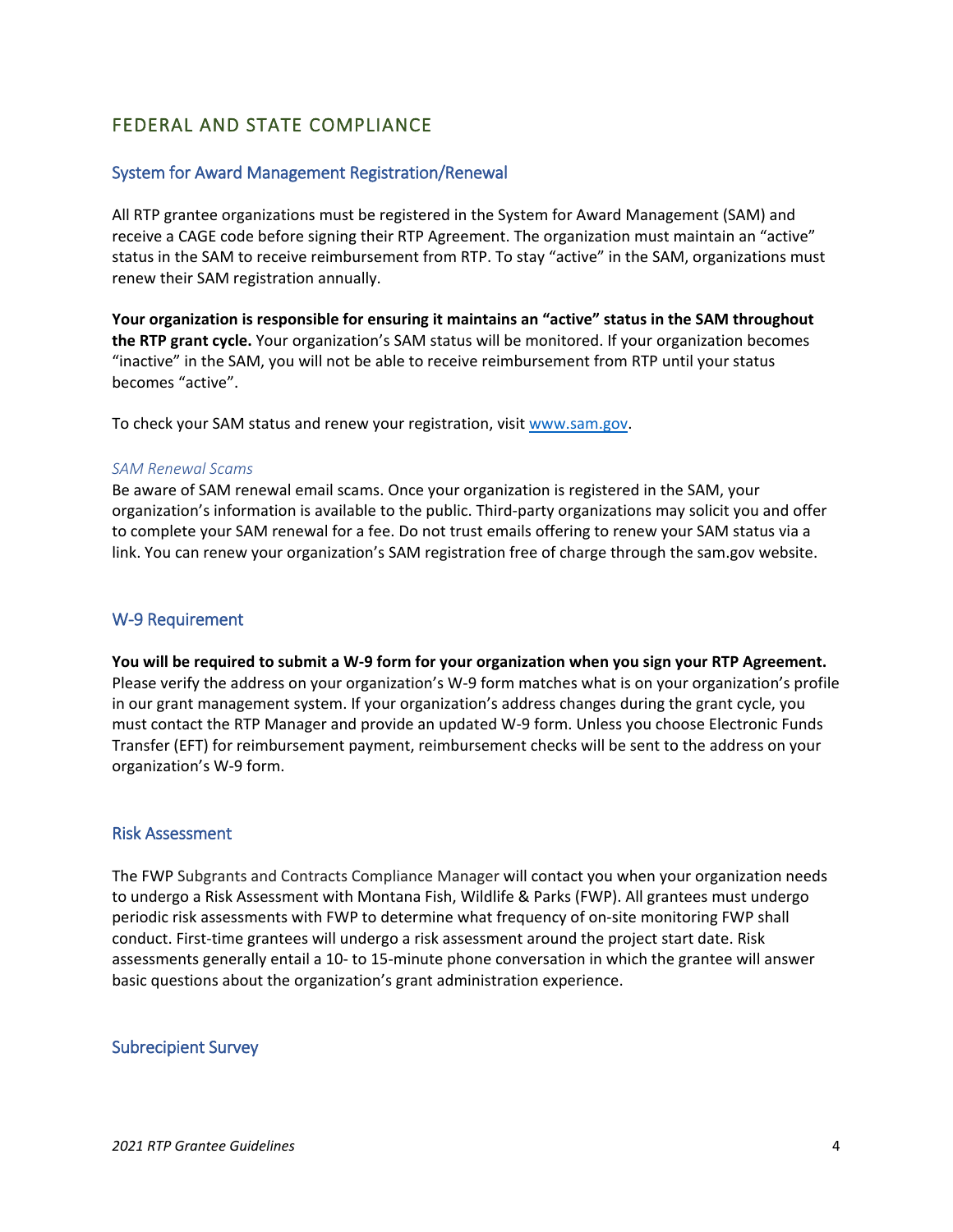The FWP Federal Grants and Compliance Coordinator will also contact you when your organization needs to submit a Subrecipient Survey. All grantees must submit a Subrecipient Survey to FWP annually. The form is usually sent out around the project start date and each year thereafter. The form identifies your organization's single audit requirement and executive compensation.

## <span id="page-6-0"></span>Site Visits

The RTP Manager or other agency staff may conduct both formal and informal site visits to ensure your RTP project is being/has been implemented as outlined in the RTP Agreement. Site visits serve a variety of purposes, including:

- Checking on a project's status
- Meeting a subrecipient organization's primary grant contact
- Walking a subrecipient through any reoccurring issues and discussing solutions
- Meeting the stakeholders involved in a project to better understand its holistic impact
- Checking on equipment purchased with RTP funds within the past five years
- Understanding the larger recreational use patterns and goals of a geographic area
- Celebrating the completion of a project

Site visits provide opportunities for subrecipients to connect with the RTP Manager. Site visits may be requested by subrecipients. Site visits may be required or requested by the RTP Manager. Site visits may also happen opportunistically as the RTP Manager visits a geographic area.

### *Formal Onsite Monitoring*

The RTP Manager will provide you with clear, advanced notice of any formal site visits. When formally visiting a site, the presence of an organization representative is expected unless otherwise indicated by the RTP Manager. The RTP Manager will also detail visit expectations so you can be present and prepared. Your RTP Agreement may be terminated if you miss or reschedule two consecutive formal onsite monitoring visits or fail to make a good-faith effort to resolve any problems identified by the RTP Manager during a formal onsite monitoring visit. As noted above, the purpose of site visits varies, and it is best to approach a site visit as an opportunity.

### *Informal Onsite Monitoring*

The RTP Manager may visit a project site to conduct informal onsite monitoring with or without you present. In this case, the RTP Manager may give you little or no warning and may or may not notify you after completing the site visit. Your presence is usually not required on an informal onsite monitoring visit (although it is often welcomed).

## <span id="page-6-1"></span>Record Keeping

Your organization may be required to provide state employees, Legislative Auditors, or their authorized agents access to any records necessary to determine compliance with the RTP Agreement and, upon request, provide Montana FWP with a copy of any such audit. Your organization is also required to create and retain all records supporting the RTP project for at least **three years** after the project end date.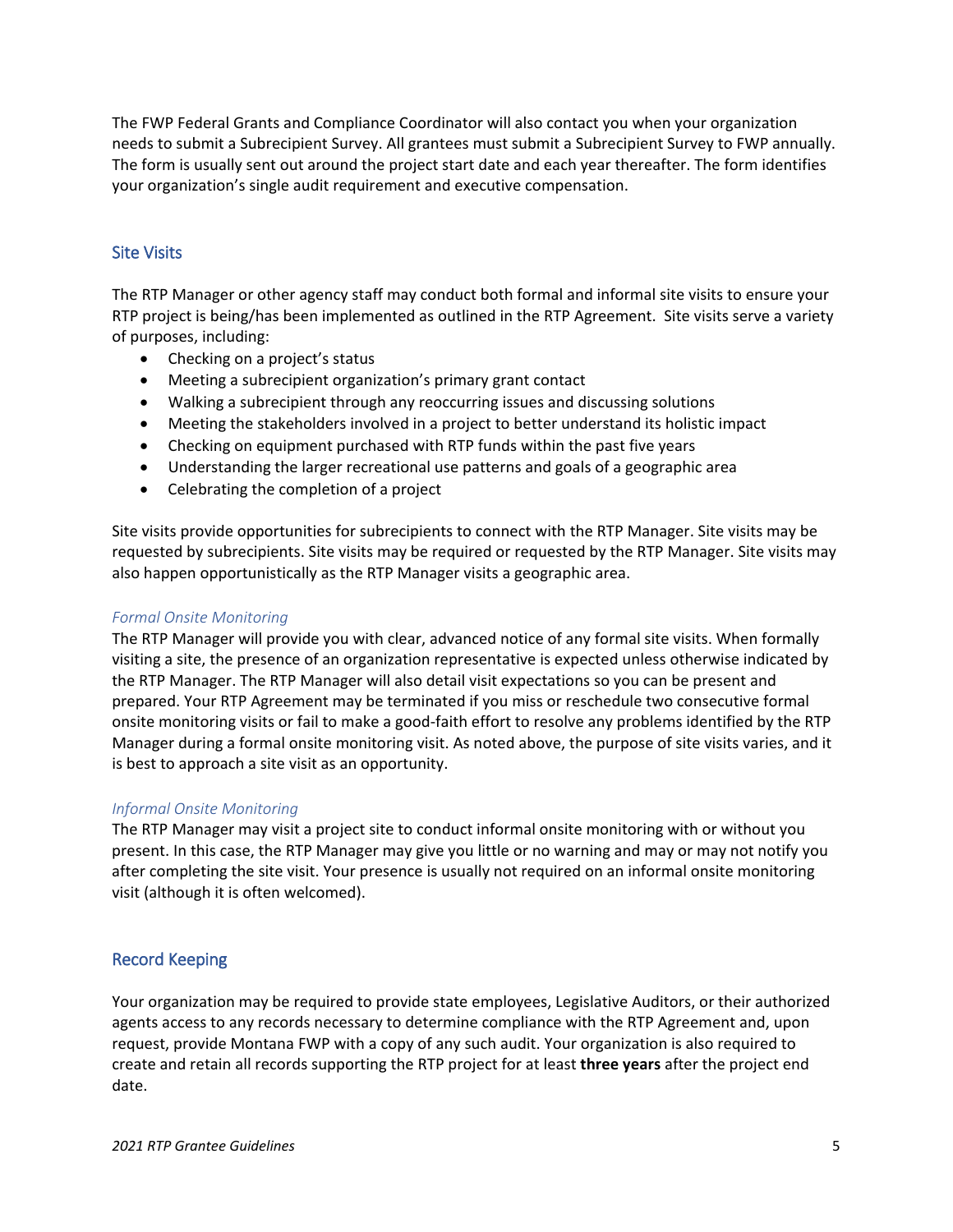# <span id="page-7-0"></span>REPORTING REQUIREMENTS

### <span id="page-7-1"></span>Status Reports

All grantees must submit semiannual status reports. Status reports are submitted in AmpliFund by reporting achievements against performance goals. Status reports are due every seven months. Status reports may be submitted more frequently than this. Deadlines for status reports are system-generated based upon your last status report submission.

To close out your grant, all performance goals must be met.

# <span id="page-7-2"></span>PAYMENT REQUESTS (CLAIMS)

Payment requests (claims) must be submitted in AmpliFund at least every eight months throughout the project cycle. Each payment request must include proper documentation of the expenses being claimed for reimbursement, as well as at least 25% match on the payment request amount (or 20% of the total project cost for that claim, which equal the same number). The following sections detail these requirements.

## <span id="page-7-3"></span>8-Month Payment Request Requirement

Each RTP subrecipient has eight months from the project start date to submit a payment request in AmpliFund. Your first payment request deadline depends on your project start month and is listed in the chart below.

| <b>Project Start Month</b> | <b>First Payment request Deadline</b> |
|----------------------------|---------------------------------------|
| <b>July 2021</b>           | March 31, 2022                        |
| August 2021                | April 30, 2022                        |

Once you submit a payment request, your 8-month clock starts again. You must submit each subsequent payment request within eight months of your last payment request until the project is closed. Work with the RTP Manager to strategically plan your payment requests if you expect long periods in which you will not expend project funds.

#### *Extension Request for 8-Month Reimbursement Deadline*

**The 8-month payment request deadline is a hard, federal requirement. Extensions are generally not allowed beyond two weeks of your original payment request deadline.** Contact the RTP Manager immediately if you think you cannot meet your 8-month payment request deadline. Failure to submit a payment request by the RTP deadline may result in your project becoming "inactive" in the federal system and possibly losing its RTP funding.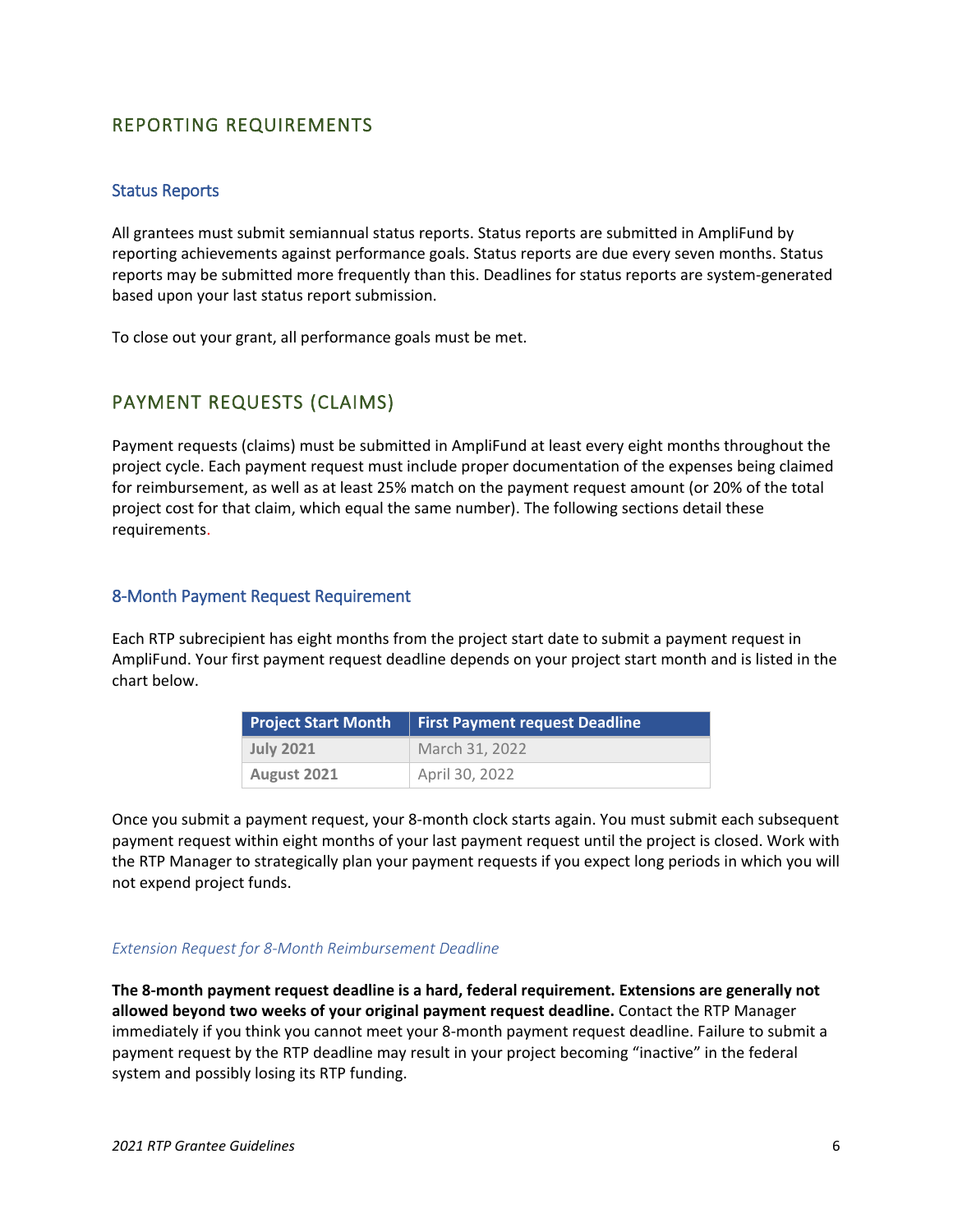## <span id="page-8-0"></span>Submitting a Payment Request in AmpliFund

To learn how to submit a payment request, view the video titled "Generating a Payment Request without a Reporting Period" on our AmpliFund Resources webpage, here: https://fwp.mt.gov/aboutfwp/grant-programs/amplifund-resources

## <span id="page-8-1"></span>Receiving Payment

**It usually takes several weeks after the RTP Manager has approved your payment request to receive your reimbursement payment. It may take up to three months from mid-summer to early fall due to fiscal year end for the state and federal government.** Plan your payment requests accordingly as rush payments are generally not allowed. Unless you choose EFT (see below), a reimbursement check will be sent to the address on the W-9 form you submitted to the RTP Manager at project start. Your payment may be delayed if your WebGrants address does not match what your W-9 form. See [W-9 Requirement](#page-5-2) for more details.

### *Electronic Funds Transfer Option*

FWP offers Electronic Funds Transfer (EFT) for reimbursement payments. This saves mailing time and paperwork by allowing reimbursement to be deposited into your organization's bank account electronically. If you elect Electronic Funds Transfer, a physical check will not be issued for your reimbursements. To take advantage of this service, contact the RTP Manager at any time to request an Electronic Funds Transfer Sign Up Form.

### <span id="page-8-2"></span>Documentation Requirements

### **Any item/expense for which you are seeking reimbursement must fall under your RTP project scope and be identified in your approved funding narrative and budget.**

It is the grantee's responsibility to ensure the following regarding expenses and match:

- 1. Expenses/match are appropriate to the RTP project scope and have not been used on a previous payment request.
- 2. Labor/purchases being claimed for reimbursement or match have taken place within the grant period. The exception is if you are using project design and engineering cost for match. In this case, you may use project design and engineering costs incurred up to 18 months before the project start date as match. This cost must be reflected in your project budget at the time of application.
- 3. All expenses must be tied to actual project performance measures. You may not submit a payment request for any prebilling or deposits paid in advance of a service being provided if the service has not yet taken place.
- 4. If claiming travel expenses, grooming machine hours, or volunteer labor as expenses or match, the appropriate forms are submitted as documentation and the forms are adequately completed (with signatures, if applicable). See below for more information.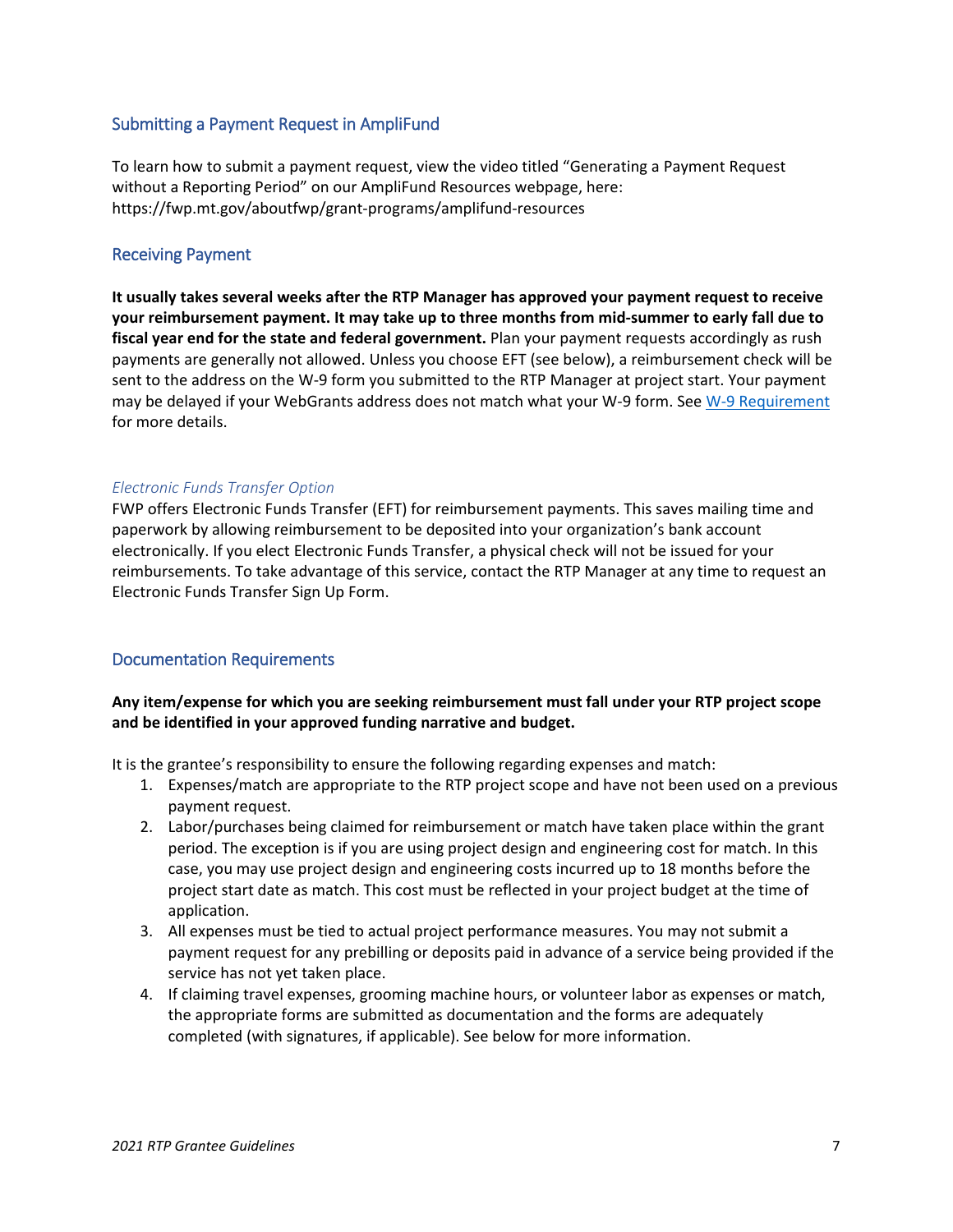#### *Reimbursement Documentation for General Expenses*

The grantee must submit appropriate documentation for each line item being requested for reimbursement.

You must submit the following as attachments for your payment request for all expenses:

- 1. **An invoice, bill, or receipt:** This should include the vendor name, description of service, service date, and amount due/paid. This should be an official document, preferably on the vendor's letterhead. If the document includes more than the RTP purchase(s), the RTP purchase(s) should be clearly identified.
- 2. **Proof of payment by your organization:** For all expenses, you must demonstrate the expense has cleared your organization's account. Acceptable documentation includes a cancelled check or a bank account statement with the RTP purchase(s) identified. If paying with a credit card, a credit card or bank account statement is required (non-essential information may be blacked out). Only the grantee organization can be reimbursed with RTP funds. The grantee organization cannot be reimbursed for payments incurred by another party, unless the grantee organization has reimbursed that party and obtained the proof of payment.

### *Reimbursement Documentation for Salaries*

If claiming reimbursement for employee salary, you must include proof of pay rate for each employee on each claim. This pay rate should be used consistently. Common forms of pay rate proof include paystubs and timesheets. Reports pulled from accounting software, if clearly applied to a specific project code, are also acceptable. The grantee should summarize the hours and rates each employee worked that pertained to the RTP project, along with what work was performed. Salary calculations should be clearly justified; in most cases, the use of a summary document is encouraged.

**Only 20% of the overall salary/labor costs can be reimbursed for trail-related project oversight.** The remaining labor costs are meant for on-the-ground trail efforts or education/ethics projects. Grant administration costs are deemed as indirect costs and are not considered an eligible use of RTP funds unless an indirect cost has been approved and claimed for the project. If an indirect cost rate is present, grant administration would fall within this category and no documentation is required.

#### *Reimbursement Documentation for Grooming*

The RTP uses a trail groomer reimbursement methodology that employs an hourly rate based on average groomer expenditures. These rates are used in lieu of receipts for trail groomer expenses. For projects using the trail grooming reimbursement rates, the included expenses (see below) may not be reimbursed for exact cost or used as match.

Expenses covered by the grooming reimbursement rate:

- Fuel
- Oil
- General maintenance and repairs (including labor)

Hourly Rates:

- Utility sled used for trail grooming: \$20.00 per hour
- Large groomers (e.g. PistenBully): \$120.00 per hour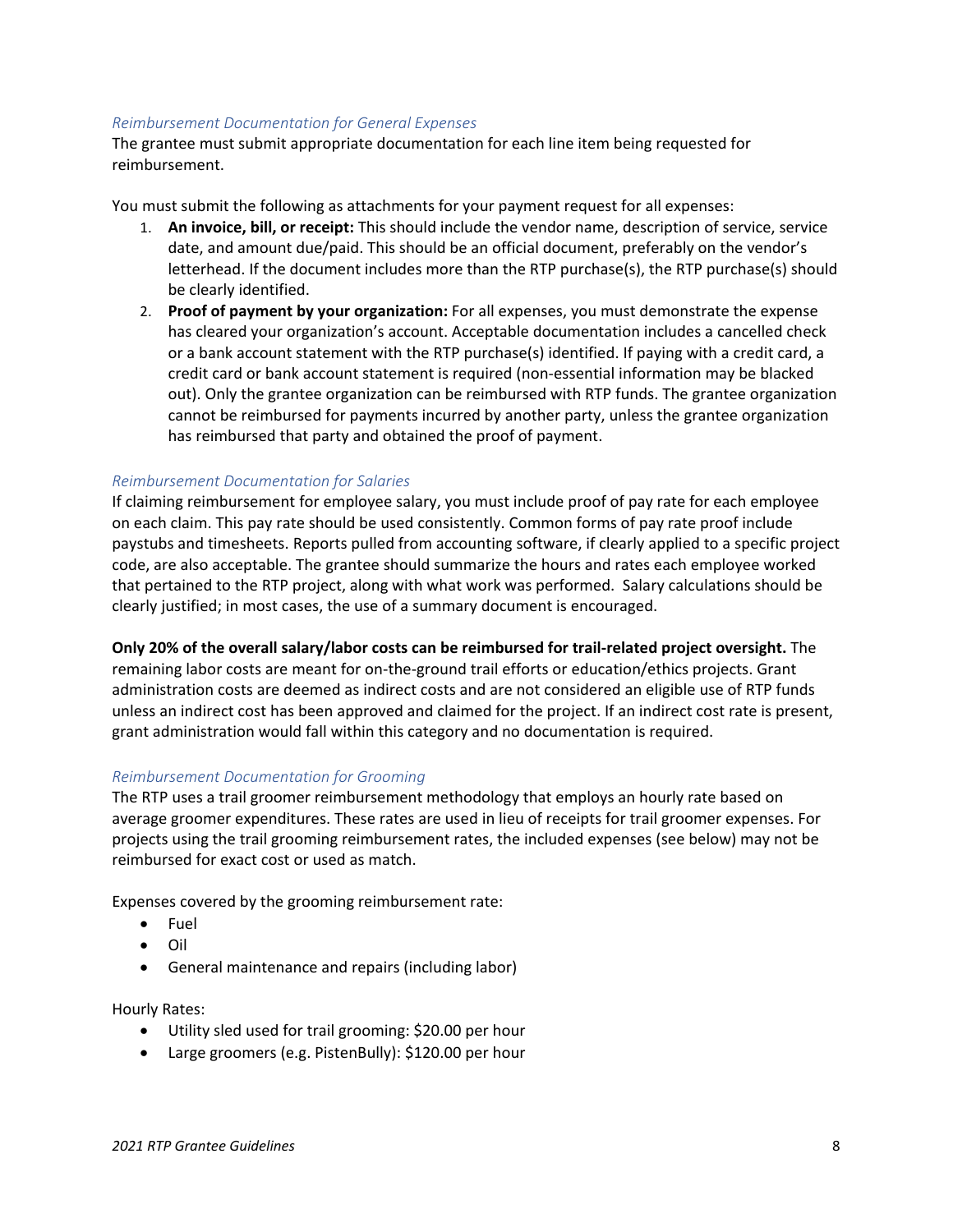RTP funds may be used to reimburse groomer expenses, according to the groomer type and record of hours. Grooming hours and mileage must be documented using daily grooming logs and monthly summary sheets. Examples of these sheets can be found on the [RTP website.](https://fwp.mt.gov/aboutfwp/grant-programs/recreational-trails#:%7E:text=Recreational%20trails%20provide%20benefits%20for,trail%2Drelated%20facilities%20in%20Montana.)

**The grooming rates above do not include the labor to operate the machine or other costs not associated with actual operation of the equipment.** Depending on what you were approved for in your RTP project scope, you can claim grooming labor as a separate expenditure (if you are paying the operators) or as match at \$20/hour using the RTP's volunteer log.

**Grooming hourly rates can only be claimed when the groomer is in use on the trails and actively incurring mileage. They cannot be claimed for hours during which the groomer is being moved to a location, being worked upon, or being maintained.** 

### *Other Documentation Requirements*

Below is a summary of other documentation that may be required depending on the type of payment request. Contact the RTP Manager with questions.

- **Contract Documentation:** If you are claiming reimbursement for any services for which your organization has entered into a contract, you must include the contract with the associated payment request(s).
- **State Procurement Documentation:** If you are claiming reimbursement for the purchase of a good or service over \$5,000, you must include justification that the State of Montana's Procurement Policy was followed with the associated payment request(s). [See Appendix A.](#page-20-0)
- **Buy America Documentation:** If it appears the iron/steel components contained within items to be purchased for the RTP project may exceed \$2,500 in value, you must provide documentation from the manufacturer that the steel/iron is American-made or values less than \$2,500 before purchase with the associated payment request(s). [See Appendix C.](#page-19-2)

### *Reimbursement Documentation for Forest Service Grantees*

USFS grantees should submit USFS-specific documentation with each payment request. USFS grantees should work with their Grants and Accounting Specialist if they are unsure how to obtain the proper documentation.

USFS documentation for each payment request should include:

- 1. Bill for Collection
- 2. Bill Spending Detail Report
- 3. Match Documentation
	- a. Federal Match: This can be documented in various ways. Be sure to clarify which portion of your match pertains to RTP on your match documentation. Be sure the match equals or just exceeds the RTP requirement (see match [calculation\)](#page-11-1). Include a statement about how your match supported the RTP project (e.g. "XX employee worked YY number of days at ZZ daily rate supervising the MCC crew that worked on this project").
	- b. Non-Federal Match: This requirement is usually met using non-federal volunteer labor. The documentation necessary for volunteer labor is detailed below. Be sure to include the proper amount of non-federal match with each payment request (see [match calculation\)](#page-12-0).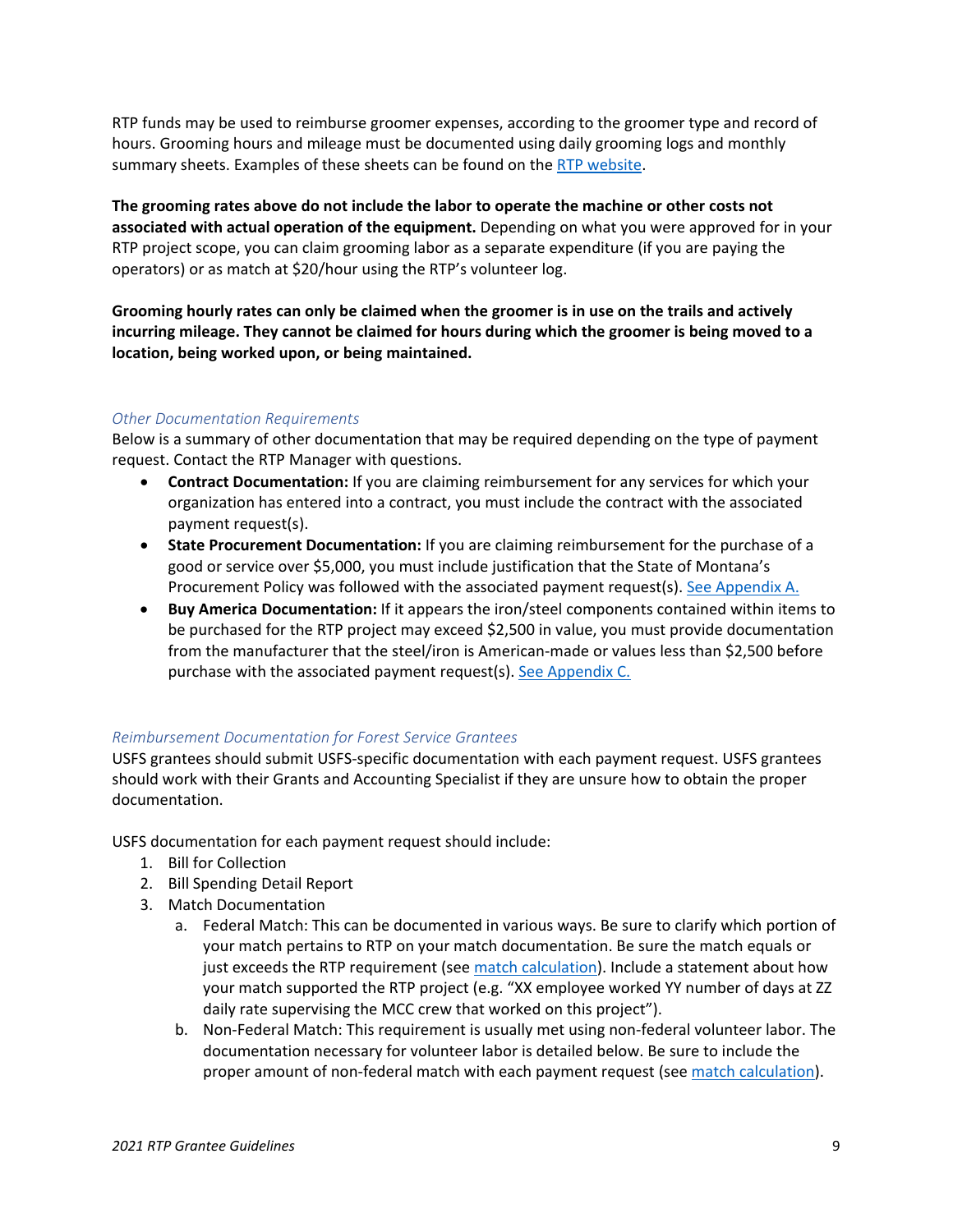## <span id="page-11-0"></span>Match Requirements

## **Eligible match is generally any labor or expense falling under the RTP project scope (identified in the budget and funding narrative) and occurring during the project period of performance.**

Each payment request must include match and associated documentation totaling at least 25% of the request. While match must fall under the project scope, match does not have to correspond to the expense(s) for which you are requesting reimbursement. It is your responsibility to ensure match is not duplicated between payment requests.

All match outlined in your budget must be met throughout the lifetime of the award. This may mean that the match required per payment request is higher than 25%.

The match documentation required for each payment request is the same as what is required for expenses. Unlike expenses, match expenses/labor can come from any source that is not also reimbursed by RTP funds. Most federal funding sources can be used as match on RTP projects.

### **An example:**

*Suppose your project scope includes building a segment of trail and purchasing trailside benches.* 

You may use another organization's payment of \$1,000 for those park benches as match. For documentation on your claim, you would provide a receipt and proof of payment from that organization.

You may also use donated professional labor or services as match. The service or labor rate and hours must be substantiated with an invoice from the business or professional entity. Paystubs may also be used to justify a professional rate. The hours attributable to the RTP project, corresponding value of work, and description of work performed must be clearly indicated on any documentation.

#### *Volunteer Labor as Match*

Volunteer labor on an RTP project may be used as match with an accompanying volunteer log as documentation. The current volunteer rate for all RTP grants is \$20/hour. See Appendix D: Using [Volunteer Hours as Match.](#page-21-0)

## <span id="page-11-1"></span>Match Requirement Calculation

The total amount of match submitted with each payment request must equal or exceed 25% of the payment request. Match cannot be "stored" for future use by overmatching on a claim. All match listed in the approved budget must be met by the end of the award term. Use either formula below to calculate your minimum match requirement.

# **Match Requirement = (Payment request / 0.80) – Payment request** or **Match Requirement = Payment request x 0.25**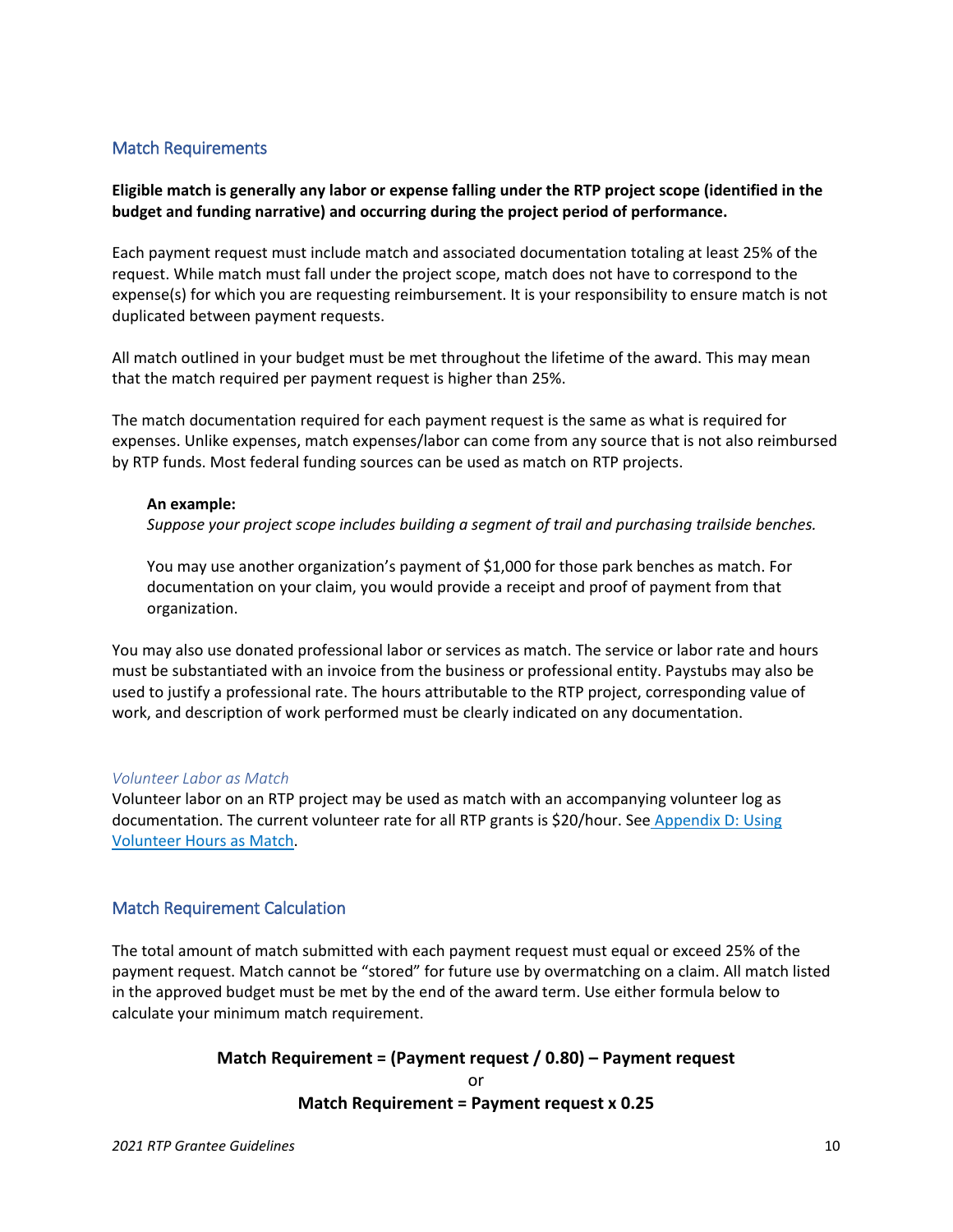## <span id="page-12-0"></span>*Non-Federal Match Requirement Calculation*

Along with meeting the minimum match requirement (above), you must ensure a percentage of the match submitted with each claim is from a non-federal source. This is relevant only for grantees who are using a significant amount of federal match. Non-federal match can include project expenses incurred by a non-federal entity or non-federal volunteer labor valued at \$20/hour.

Use the formula below for calculating your non-federal match requirement. The math is detailed beneath it.

### **Non-Federal Match Requirement = (Payment request + Federal Match) / 19**

Assume:

- 1. Total Project Cost = Payment request + Federal Match + Non-Federal Match
- 2. Non-Federal Match = 0.05 \* Total Project Cost

Then:

Non-Federal Match / 0.05 = Payment request + Federal Match + Non-Federal Match (Non-Federal Match / 0.05) – Non-Federal Match = Payment request + Federal Match Non-Federal Match \* 19 = Payment request + Federal Match **Non-Federal Match = (Payment request + Federal Match) / 19**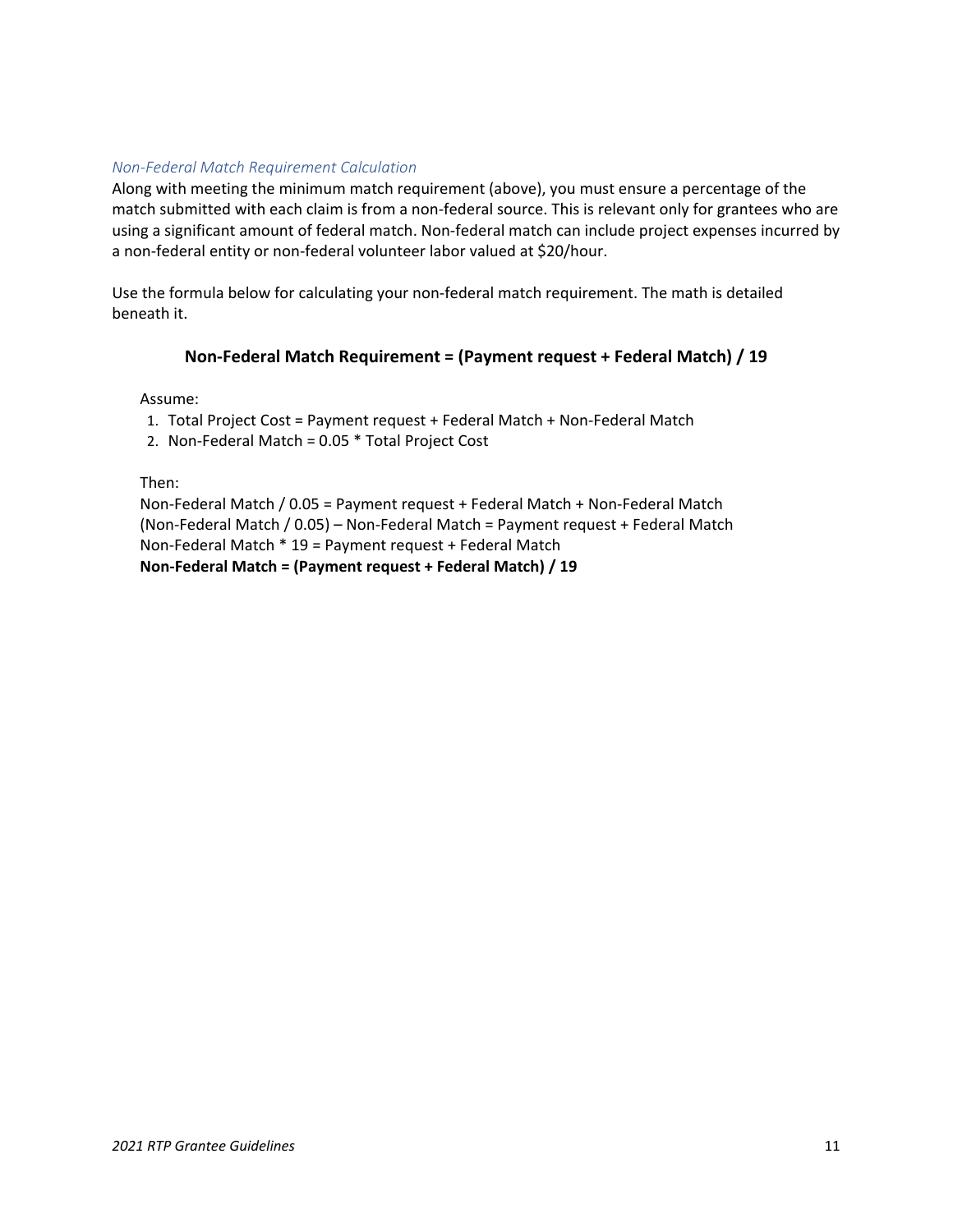# <span id="page-13-0"></span>PROJECT MODIFICATION

### <span id="page-13-1"></span>Changes to Project Budget and Scope

It is common for grantees to move funds between budget categories as a project unfolds and true costs are realized. You do not need to seek approval from the RTP Manager if a budget change is within your approved project scope and you reallocate categories within 10% of the amount of your award.

#### *Minor Budget Changes*

If you anticipate moving funds so your budget category totals change by more than 10%, you must submit an amendment request. You cannot incur expenses until the RTP Manager approves them.

#### **An example**

*Suppose you originally had approved \$5,000 for winter grooming and \$5,000 for summer maintenance activities. The snow is heavy this year. You realize you will likely expend an extra \$2,000 in grooming costs and you are willing to move the funds out summer maintenance to compensate.* 

This would be considered a minor budget change because you are moving funds between approved budget categories, and the total amount of funds to be reallocated are more than 10% of your total award (10% of \$10,000 would be \$1,000). In this case, you would submit an amendment request.

#### *Major Budget and Project Scope Changes*

You must undergo a formal approval process if you anticipate moving funds into a new budget category and/or expending funds on something not included in your original project scope. Such changes must be thoroughly rationalized and vetted before they are approved, sometimes requiring State Trails Advisory Committee and/or Federal Highway Administration approval. Major budget and project scope changes are generally only acceptable if an unforeseen issue is preventing you from completing your project as it was originally approved.

**Contact the RTP Manager as soon as possible if you anticipate a major change to your budget or project scope.** The formal RTP Project Amendment approval process must be completed and can take a few weeks. Again, you cannot incur expenses until the RTP Manager approves them.

#### **An example**

*Suppose you were originally funded \$15,000 for the construction of a 0.5-mile gravel trail in the South Section of a park. Between the time you submitted your application and the time you were awarded funding, a contractor committed to donating its own supplies and labor to construct that section of trail. Instead, you would now like to use the \$15,000 RTP award for the construction of a 0.5-mile gravel trail in the North Section of the park.* 

In this case, you would contact the RTP Manager immediately. Since the request represents a change of project scope (a new trail location), the RTP Manager would ask you to submit an amendment request. After adequately examining your amendment request and associated rationale, the RTP Manager would issue a formal approval or denial.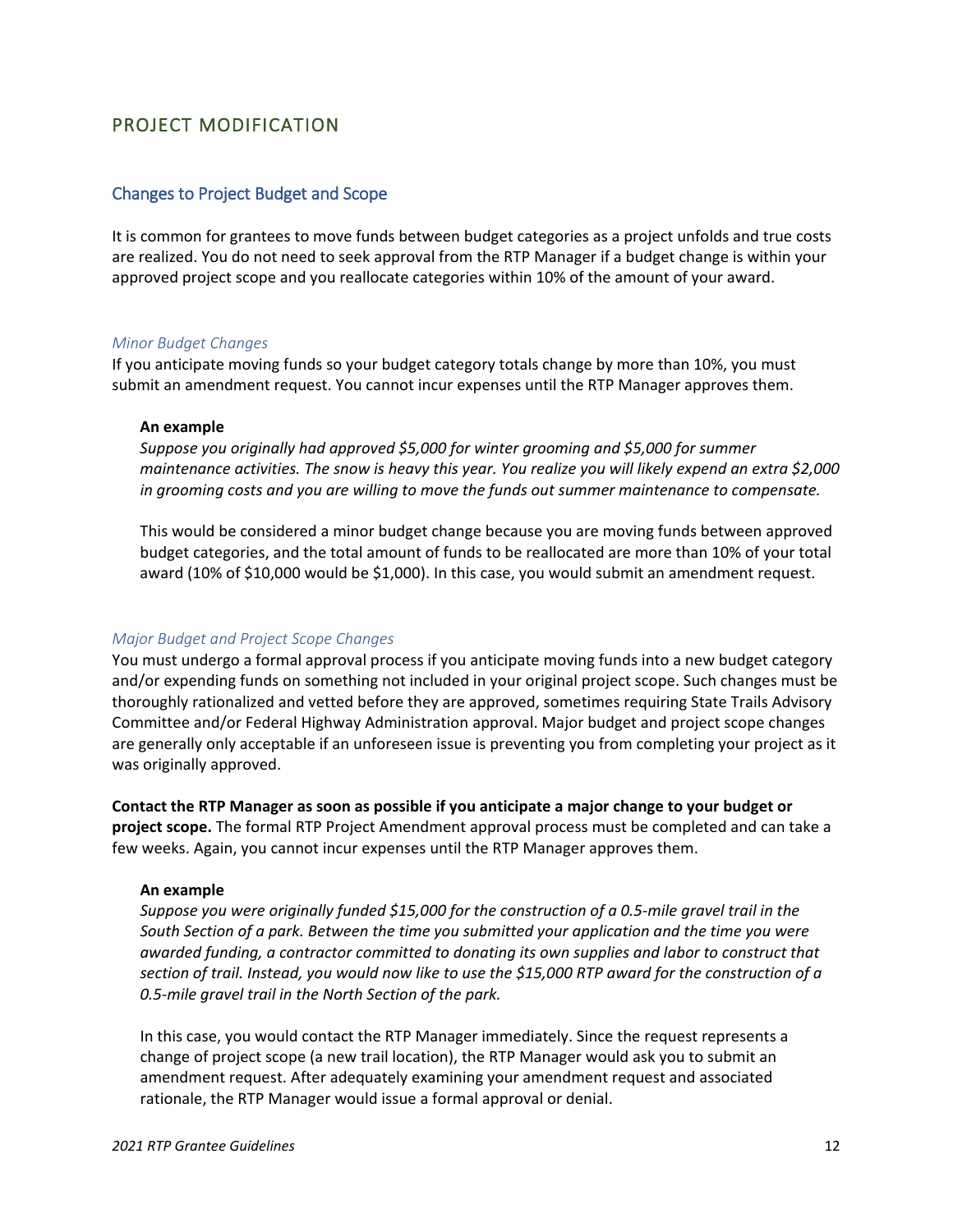## <span id="page-14-0"></span>Project Extension Requests

RTP projects may be extended up to **one year** past the original project end date. To be considered for a Project Extension, you must be able to justify your project faced an extenuating circumstance that prevented its completion as outlined in your RTP Agreement. Extenuating circumstances include natural disasters (wildfire, flood, etc.) and other major unforeseen events outside your control. Organizational turnover, a personal life event, or failure to anticipate changing project monetary needs, will not qualify as an extenuating circumstance.

Notify the RTP Manager as soon as you suspect a Project Extension might be necessary. You will need to submit a RTP Project Extension request in by September 1, 2023. The RTP Manager will consider the justification presented in your request and issue a formal approval or denial. Project Extension requests cannot be made after September 1, 2023.

**Grantees that have been approved for a one-year extension must continue to meet the [8-Month](#page-7-3)  [Reimbursement Requirement,](#page-7-3) as well as other requirements outlined in the RTP Agreement.**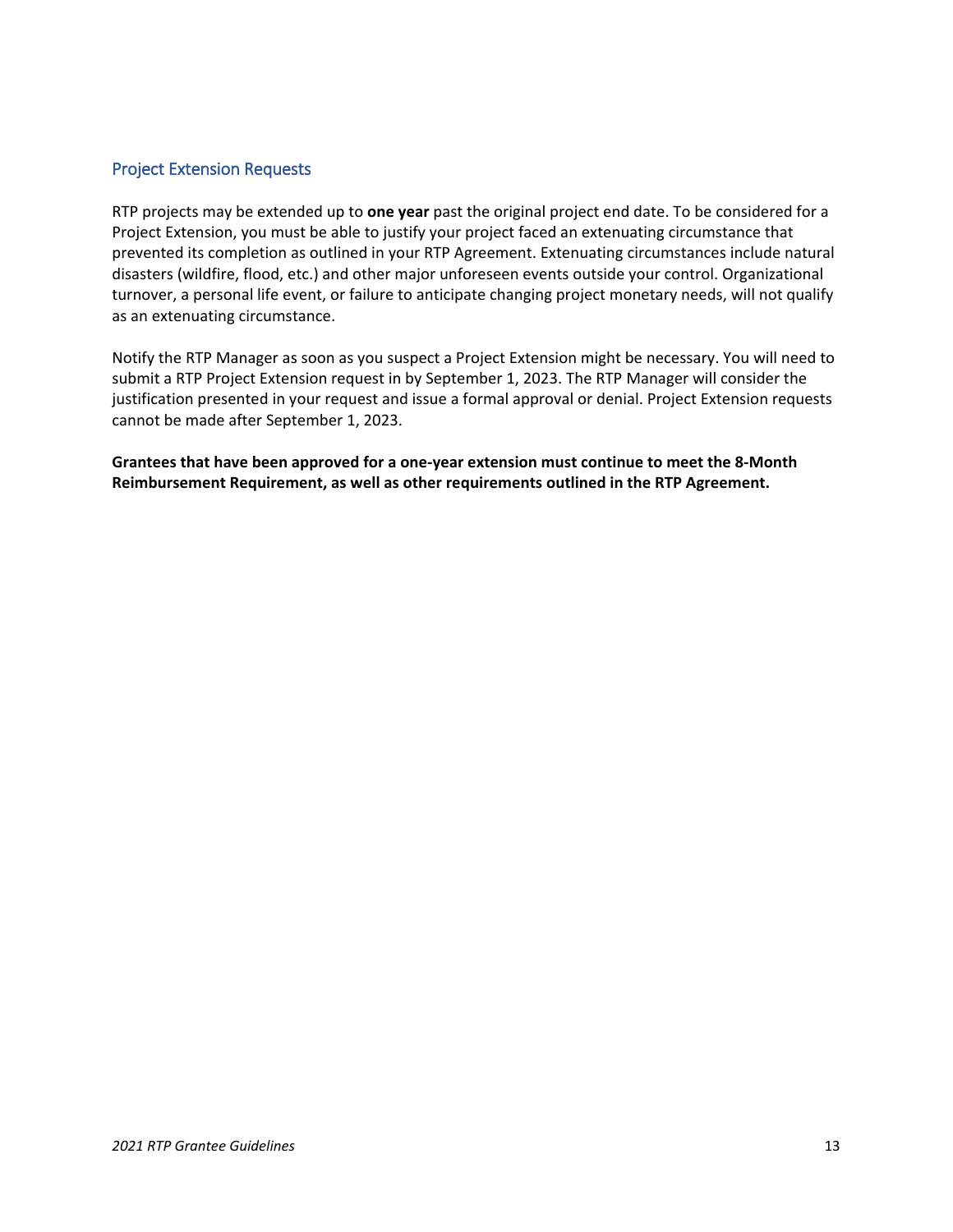# <span id="page-15-0"></span>PROJECT/GRANT CLOSE OUT

## <span id="page-15-1"></span>Final Payment Request

You may request to close your project once you have submitted your final payment request. This can happen at any time during the project period. The RTP Manager will assume your project is ready for close out if all your RTP funds have been expended. You will be required you to submit your final achievements towards your performance plan t at that time (if you have not already).

If you cannot expend all RTP funds with your final payment request, you must notify the RTP Manager that you would like to close your project. This is not encouraged. **You should attempt to expend all RTP project funds with your final payment request down to the penny.** 

## <span id="page-15-2"></span>Final Status Report

Once you have submitted your final payment request, you must submit a final status report to close out your project. The process for submitting a final status report is detailed in the [Reporting Section](#page-7-0) of this document. The RTP Manager will notify you if anything further is needed to close your project.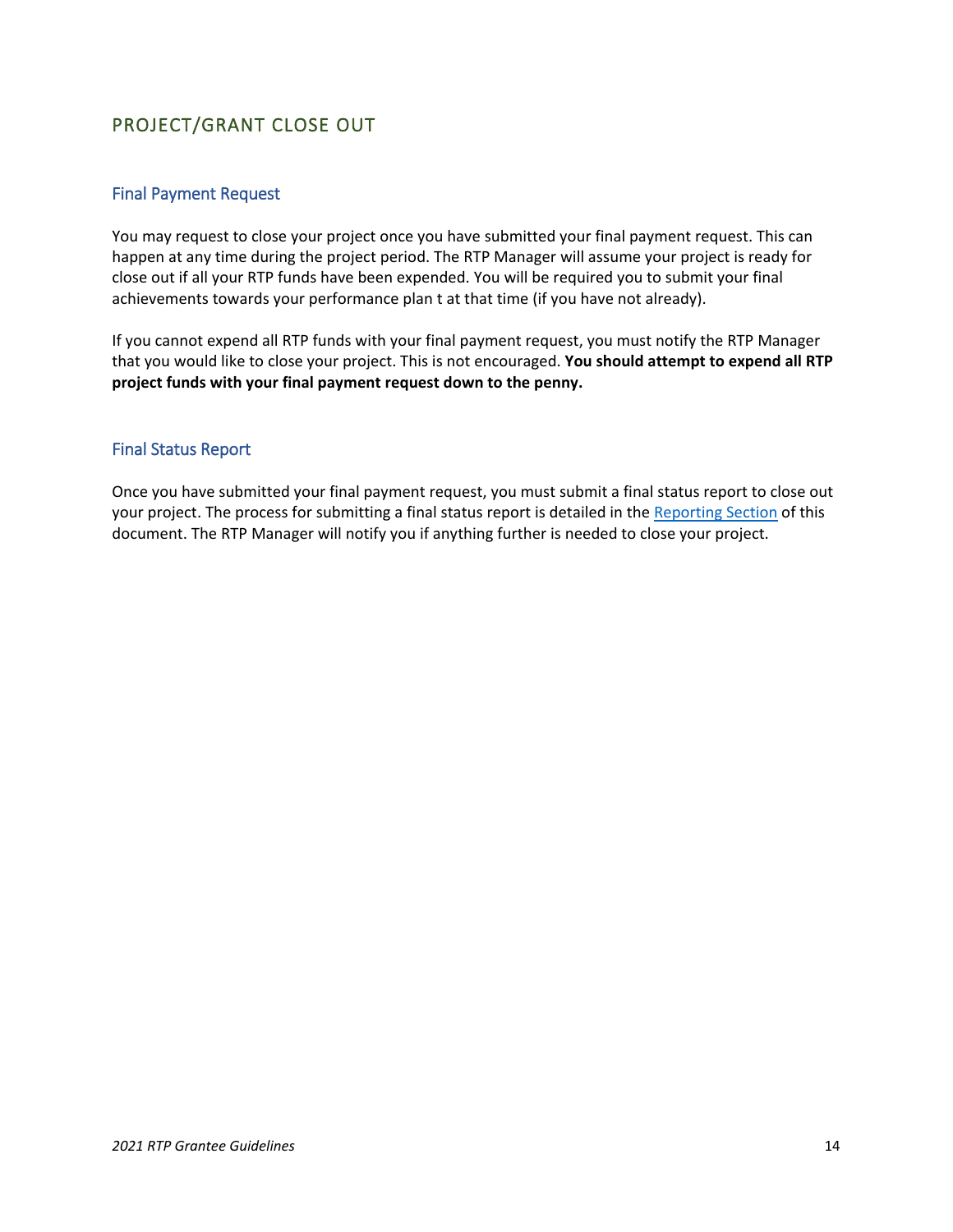# <span id="page-16-0"></span>APPENDIX A: PROCUREMENT POLICY FOR PURCHASES OVER \$5,000

## <span id="page-16-1"></span>State Procurement Policy

All grantees must follow state and federal purchasing procedures for any item or service to be considered an eligible use of RTP funds. If an item or service was not purchased following State Procurement Policy, it cannot be reimbursed with RTP funds or used as match.

**It is your responsibility to understand the state's documentation requirements before making any purchase over \$5,000.** Contact the RTP Manager if you are unsure how requirements detailed below may pertain to your project.

### *The Limited Solicitation Process*

The purchase of a service valued between \$5,000 and \$24,999 or a supply valued between \$5,000 and \$49,999 require limited solicitation. This should include cost proposals, by phone, fax or written format, from at least three prospective vendors if possible and if cost effective. If there are fewer than three potential vendors available, that must be documented. Subrecipient must utilize the limited solicitation form included in Appendix B and include completed form with the payment request. A signed agreement with the chosen contractor must also be included with the payment request.

You should provide additional justification/detail if you did not choose the lowest acceptable quote or any other unusual circumstances arose (e.g. you could not obtain at least three viable quotes).

If a single vendor will do work on multiple components of a project that, taken collectively, total more than \$5,000, the bid process must also be followed.

#### *The Competitive Bid Process*

The purchase of a service valued \$25,000 and greater or a supply greater than or equal to \$50,000 require a formal invitation for bids. Subrecipient will follow its own solicitation process to secure bids for the project but must include the following:

- a. Description of service and conditions applicable to the procurement;
- b. Description of evaluation criteria to be utilized;
- c. Adequate public notice before date set forth in the invitation for opening of bids;
- d. Record of each bid and relevant information including name of each bidder; information must be available to the public;
- e. Award must be made by written notice to the lowest responsible and responsive bidder whose bid meets the requirements and criteria set forth in the invitation for bids.

Subrecipient must forward documentation of this solicitation, results and a copy of the contract/agreement to the Trails Programs Office at the time of the payment request.

You should provide additional justification/detail if you did not award the contract to the lowest acceptable quote or other unusual circumstances arose (e.g. you did not obtain any bids and had to reach out to vendors).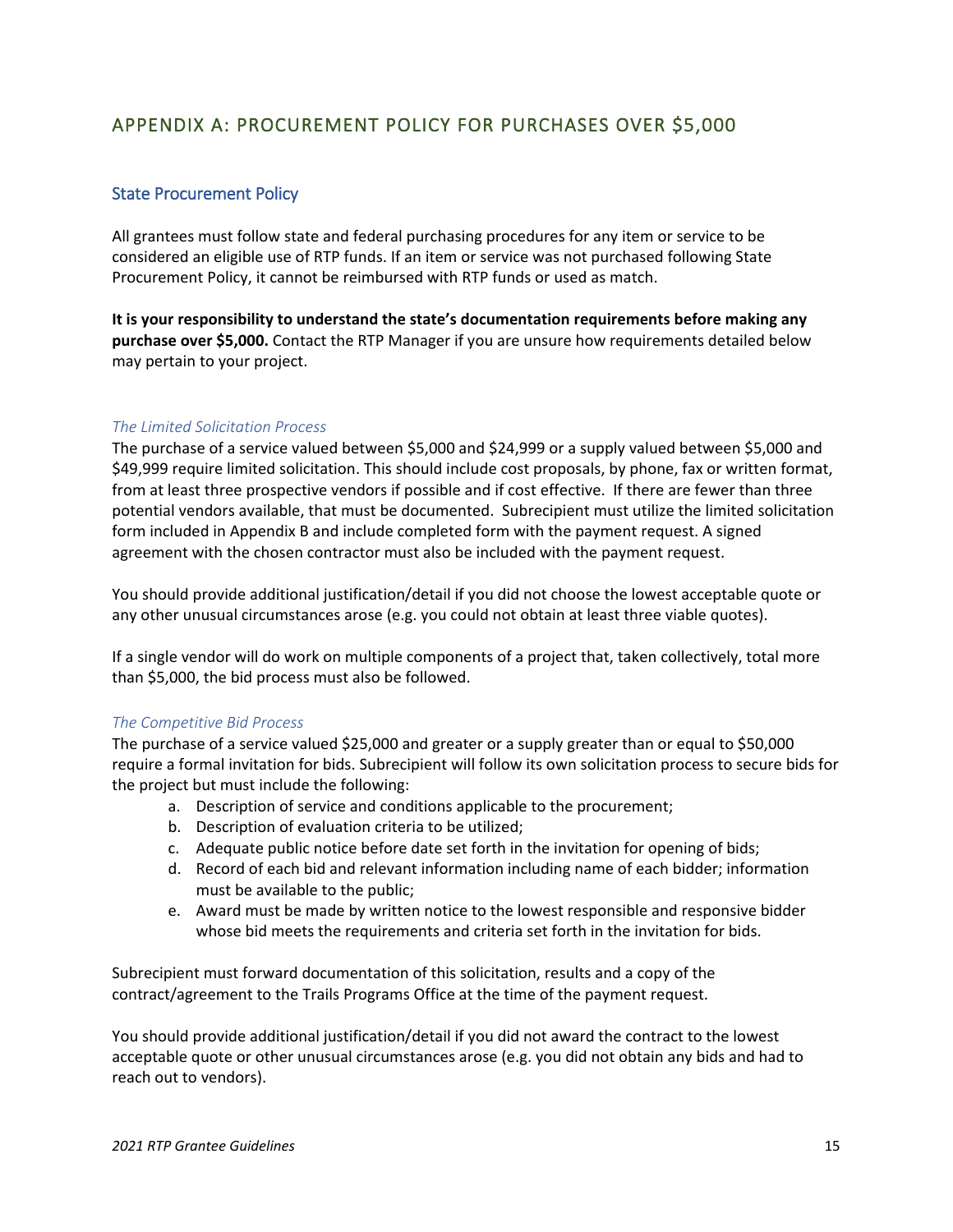### *Sole Source Justification*

Sole source procurement is permissible under the circumstances listed below. **Contact the RTP Manager if your project will include sole source procurement to ensure you are using the correct procedure. Sole Source determination must be approved by the RTP Manager prior to incurring any expenses.**

- The compatibility of current services or equipment, accessories, or replacement parts is the paramount consideration;
- There is no existent equivalent product; or
- Only one source is acceptable or suitable for the supply or service item.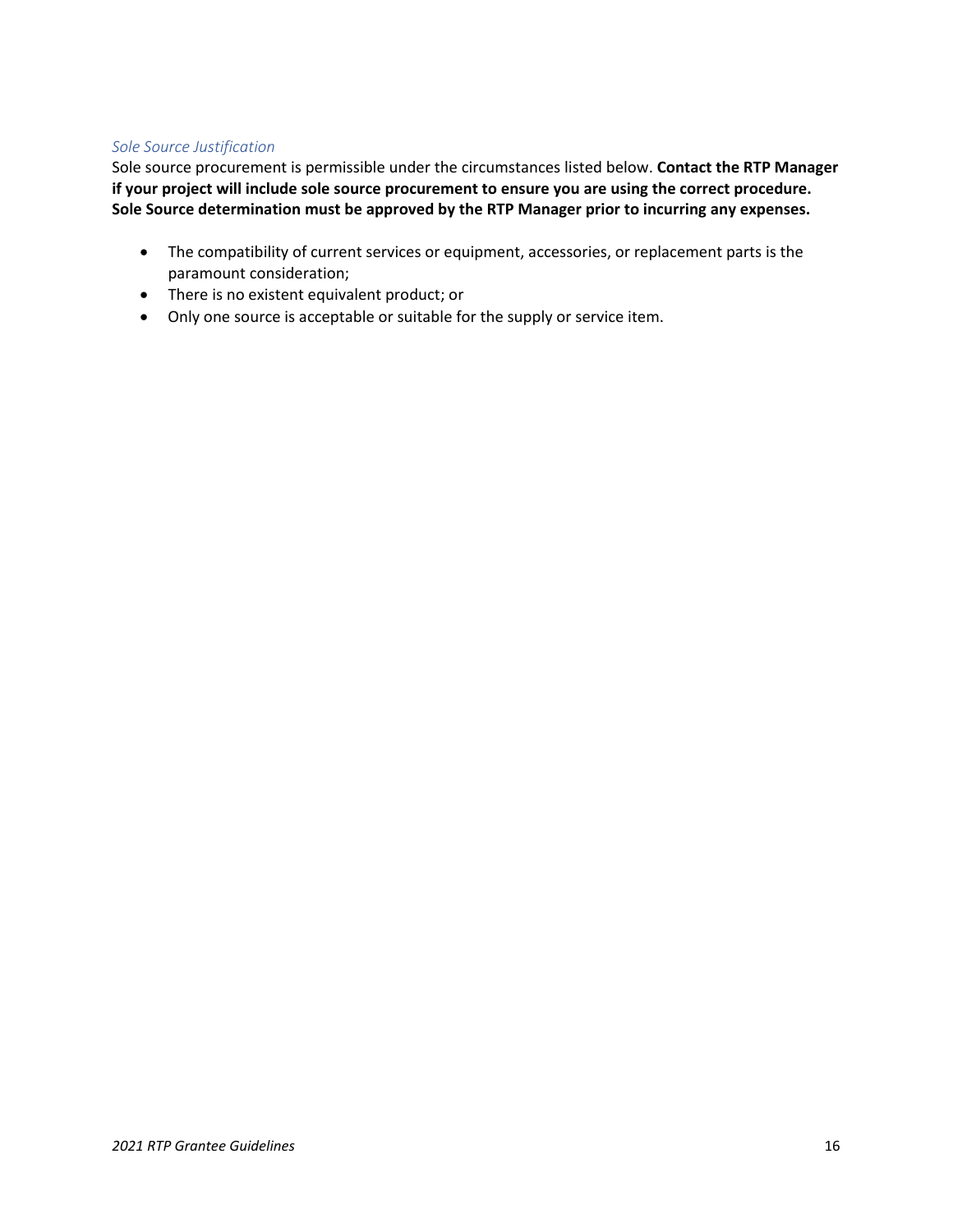# <span id="page-18-0"></span>APPENDIX B: LIMITED SOLICITATION SUMMARY SHEET

| <b>USE FOR PHONE QUOTES</b>                                                            |                 |                                     |                                                        |
|----------------------------------------------------------------------------------------|-----------------|-------------------------------------|--------------------------------------------------------|
| <b>LIMITED SOLICITATION SUMMARY SHEET</b>                                              |                 |                                     |                                                        |
| Subrecipient:                                                                          |                 |                                     | <b>Agreement Number:</b><br>(Subrecipient Agreement #) |
| PRODUCT or WORK DESCRIPTION (if<br>applicable):                                        |                 | <b>BRAND/MODEL (if applicable):</b> |                                                        |
|                                                                                        | <b>VENDOR#1</b> | <b>VENDOR#2</b>                     | <b>VENDOR#3</b>                                        |
| <b>VENDOR NAME</b><br><b>CONTACT PERSON</b><br><b>PHONE/FAX#</b><br>DATE(s) CONTACTED* |                 |                                     |                                                        |
| <b>QUOTE PRICE</b>                                                                     |                 |                                     |                                                        |
| <b>AWARDED TO**</b>                                                                    |                 |                                     |                                                        |

\*Three attempts to contact can be considered a quote price of "no response" and no additional attempts are required.

\*\*Work should be awarded to the most cost-effective option that can provide the work/supplies required. Items such as shipping charges and travel distances should be included in determination of the most costeffective option.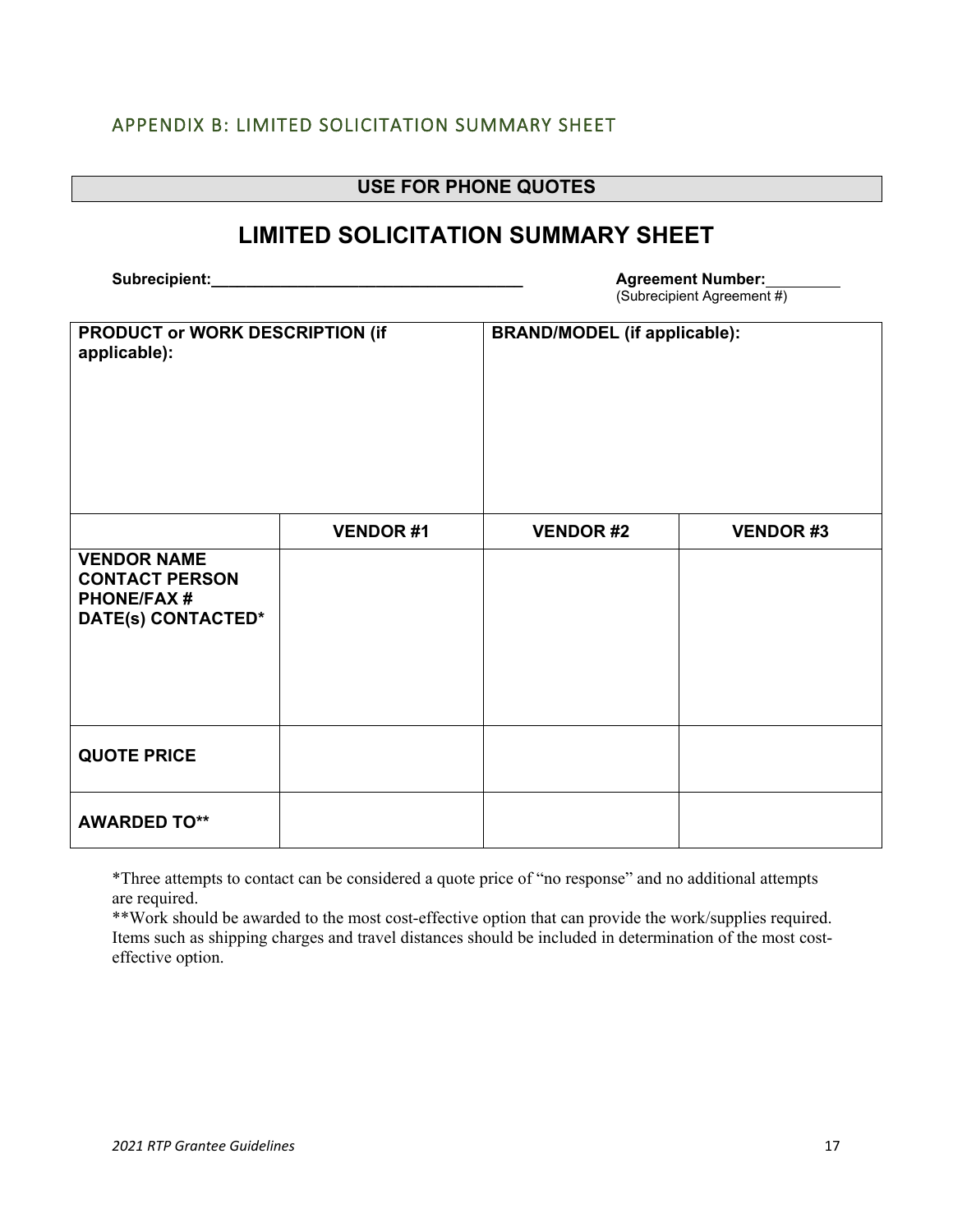# <span id="page-19-0"></span>APPENDIX C: PURCHASING EQUIPMENT WITH RTP FUNDS

Along with following State Procurement Policy for purchases over \$5,000, grantees must consider the following.

### <span id="page-19-1"></span>Purchasing Equipment with RTP Funds

Equipment purchases you plan to make with RTP funds must be detailed and approved in your budget and funding narrative before the time of purchase. Equipment is defined as an article of nonexpendable, tangible property having a useful life of more than five years and with an acquisition cost that exceeds \$1,000.

Equipment purchased with RTP funds must be solely utilized to construct and maintain recreational trails or specific trail-related features for the life of the equipment. Your organization is responsible for proper maintenance and operation of RTP-funded equipment. Your organization is also responsible for liability insurance coverage for any equipment purchase over \$15,000. The insurance coverage shall be adequate to cover the replacement of the equipment for the term of the lifecycle assigned to it and documented in the RTP Agreement.

The purchase of small tools/materials is an ineligible RTP expense. This includes such items as shovels, rakes, chainsaws, backpack sprayers, hard hats, axes, pulaskis, etc.

#### *Equipment Maintenance and Lifecycle Considerations*

An equipment lifecycle may be assigned to a piece of equipment and become part of the RTP Agreement. The lifecycle will be a minimum of five years and may be as great as fifteen years. FWP may require your organization to return the RTP funds expended on a piece of equipment if it is found your organization sold or otherwise caused the equipment to not reach its useful life (by failing to carry adequate insurance coverage or properly maintain or operate the equipment, for example). If that happens, your organization may also be deemed ineligible for future RTP grants.

### <span id="page-19-2"></span>Buy America Requirement

Grantees may use RTP funds to purchase any item(s) containing iron/steel only if Buy America requirements are met and the item(s) are approved in the Funding Strategy Narrative.

**Buy America applies to the RTP project as a whole; throughout your RTP project period, the foreignmade iron or steel components contained within any item(s) purchased for the project cannot exceed \$2,500 in value.** Therefore, if it appears the iron/steel components contained within items purchased for your RTP project may exceed \$2,500 in value, you must provide adequate documentation from the manufacturer that the steel/iron is American-made or values less than \$2,500 before purchase.

If you are planning to purchase any item(s) for your RTP project containing iron/steel components, you must ensure the total value of all iron/steel components is less than or equal to \$2,500. Alert the RTP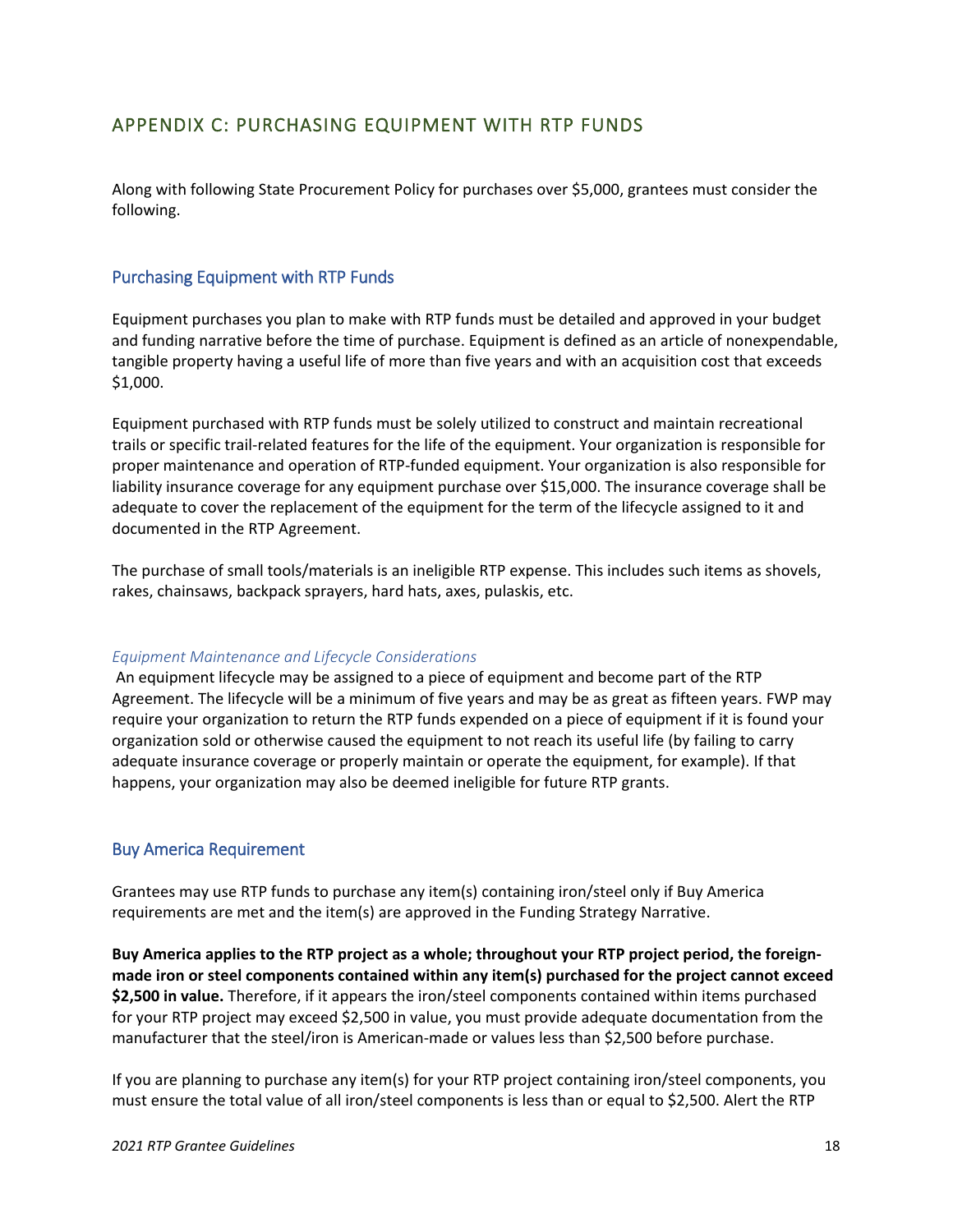Manager if you think your project may trigger the Buy America requirement due to the amount of steel/iron contained within your planned purchases. Purchases that do not meet the Buy America requirement are an ineligible use of RTP funds and cannot be reimbursed or used as match.

Common items that trigger Buy America requirements include:

- Bridges or large culverts
- Storage sheds and containers
- Trail grooming equipment (snowmobiles, groomers, grooming implements, etc.)
- <span id="page-20-0"></span>• Gates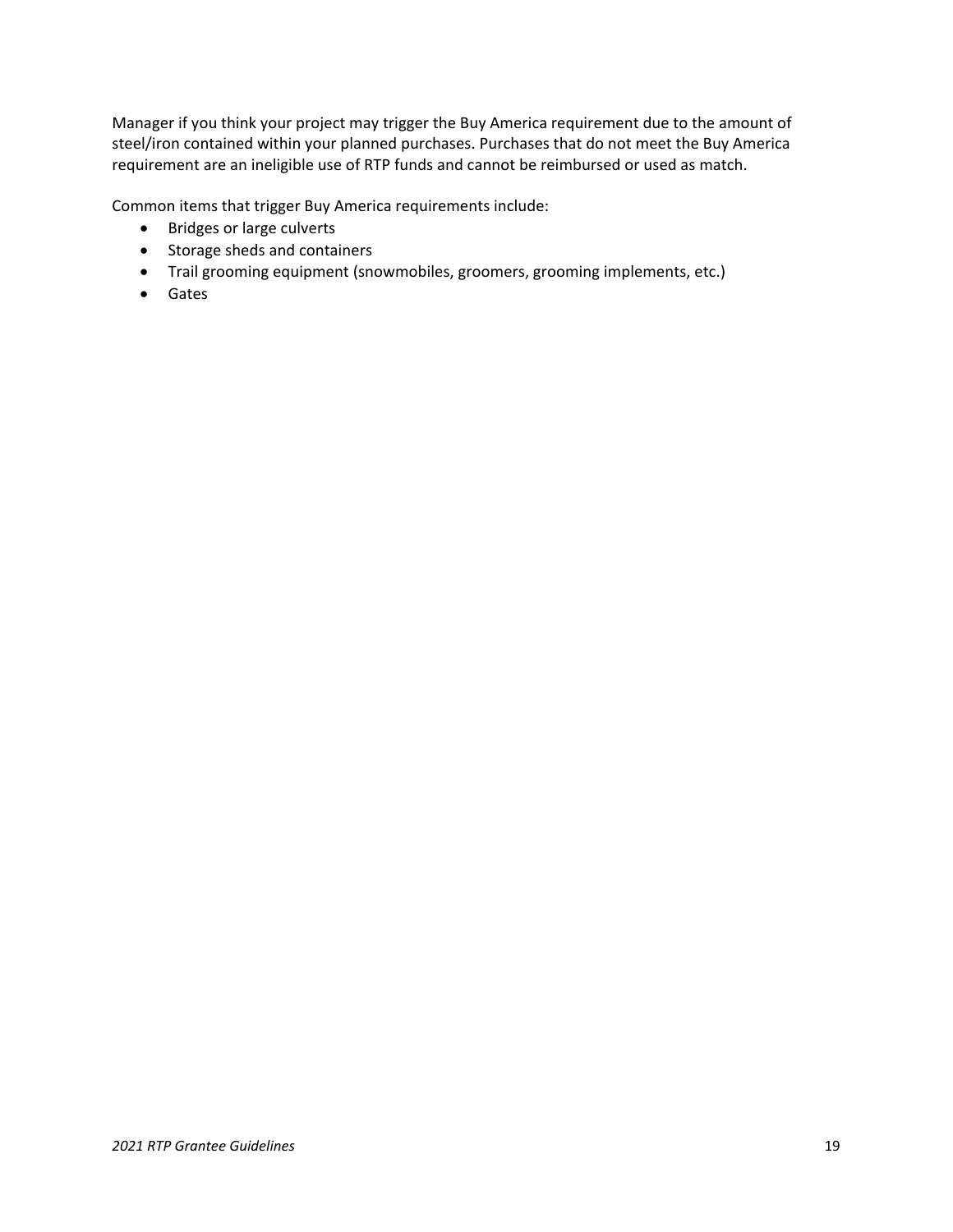# <span id="page-21-0"></span>APPENDIX D: USING VOLUNTEER HOURS AS MATCH

Volunteer time and activity reporting must meet the same standards as FWP's time and activity reporting for its employees.

## <span id="page-21-1"></span>Documentation of Volunteer Hours

See the RTP website for the most current volunteer logs.

The most recent RTP volunteer logs must be used to document volunteer hours as match. Volunteer logs include the elements below. Incomplete logs will not be accepted.

#### **1. Volunteer's full name**

- **2. Date of work** Dates of work must be listed individually even for a multi-day event/crew.
- **3. Total hours worked**
- **4. Description of activity performed**

### **5. Volunteer's signature and date\*** Volunteers must complete and sign their own forms and/or fields. Electronic signatures are not allowable.

### **6. Subrecipient contact's full name and signature/concurrence and date\*** A designee from the subrecipient organization must approve the volunteer time. The volunteer and the person approving the volunteer time cannot be the same person.

If your RTP project includes expenses or match associated with travel to/from the RTP project site (e.g. vehicle mileage, lodging, per diem), you must use the RTP's most current Travel Form as documentation.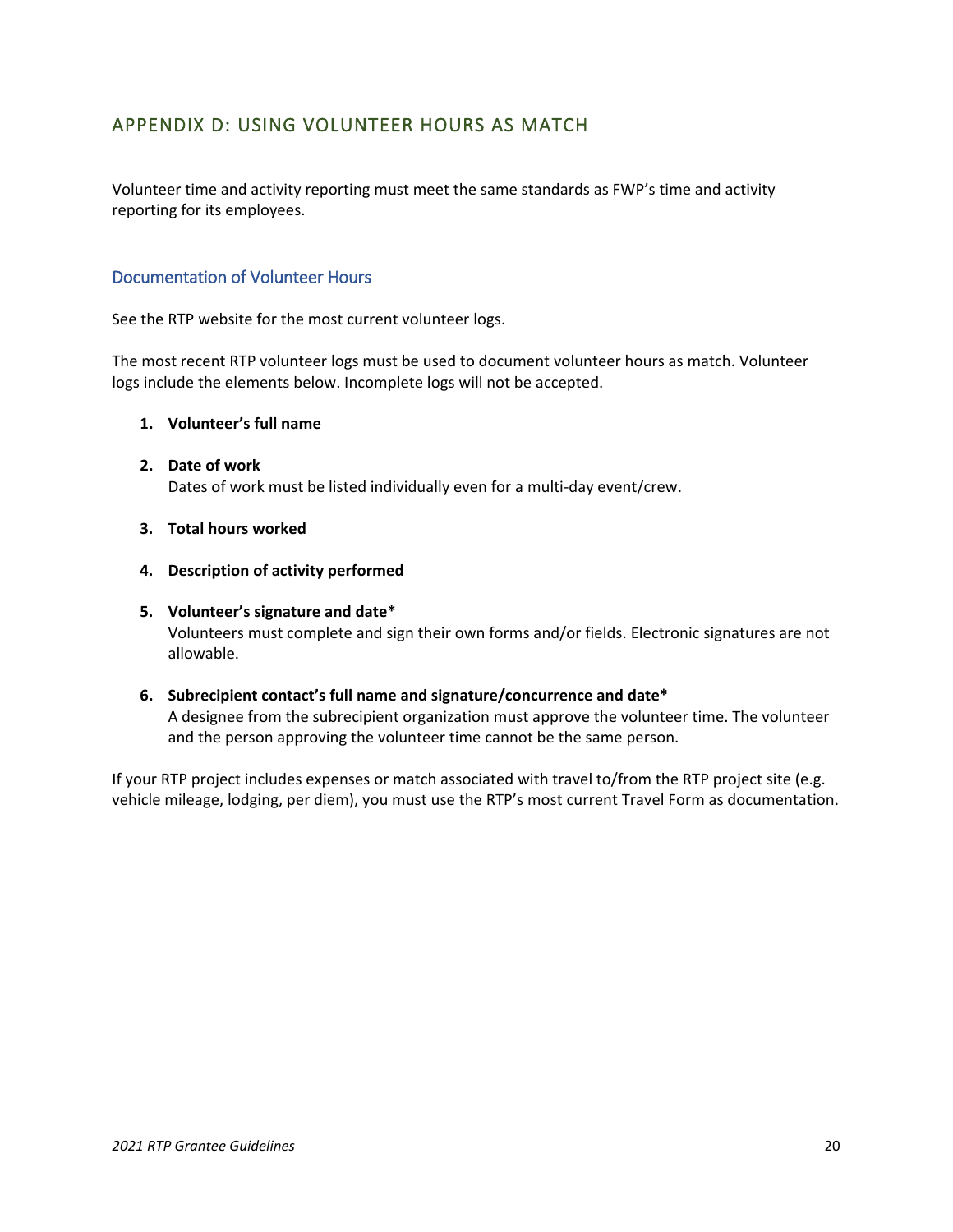# <span id="page-22-0"></span>APPENDIX E: USING TRAVEL EXPENSES AS REIMBURSEMENT OR MATCH

### **See the RTP Website for the most current travel log.**

Travel expenses to or from a RTP project site may be eligible for reimbursement under the Recreational Trails Program (RTP). The state rates shown below for mileage, per diem, and lodging are maximum amounts that can be claimed as expenses or match. Travel expenses must be approved in the subrecipient's budget prior to the date(s) of travel and proper documentation must be provided the time of reimbursement.

Eligible types of travel reimbursement:

- Vehicle mileage
- Meal allowance (per diem)
- Lodging
- Use of personal property (trailers, stock, etc.)

## <span id="page-22-1"></span>Claiming Travel as Expenses or Match

All grantees must use the most current RTP Travel Form to claim reimbursement for travel expenses. Each individual's full name, date(s) of travel, times of travel, and purpose of travel must be recorded along with other information pertinent to the expense. The individual and a designee from the grantee organization must sign the travel form certifying the information is correct.

**Subrecipients should use the rate from the year in which the travel expense was incurred.** For example, if you have a 2021 RTP award but vehicle miles were driven in 2022, you should use the 2022 mileage reimbursement rate to calculate the expense.

### <span id="page-22-2"></span>Vehicle Mileage

RTP funds can reimburse miles driven to or from an RTP project site. The RTP Travel Form must be used to document the miles being reimbursed.

**Reimbursement rate for mileage: \$0.56 per mile<sup>[1](#page-22-4)</sup> (rate may be updated each year)** 

### <span id="page-22-3"></span>**Meals**

RTP funds can be used to reimburse meals by receipt or by meal allowance.

<span id="page-22-4"></span> $1$  If you are seeking reimbursement for more than 1,000 miles driven by one individual in a calendar month, the reimbursement rate for the miles driven over 1,000 miles lowers to \$0.53 per mile.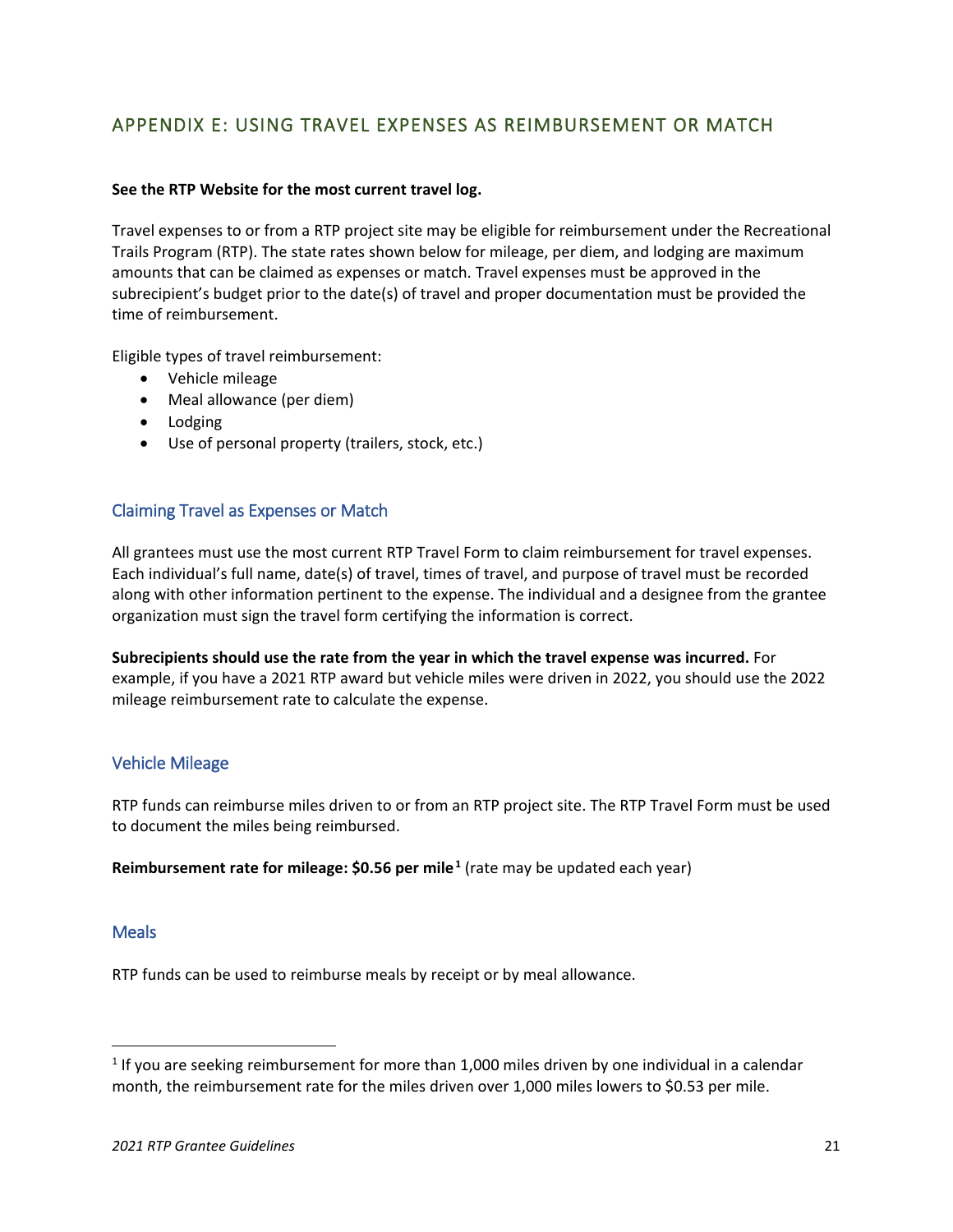#### *Meals by Receipt*

Meals by receipt are the most common way to claim meal expenses for RTP projects. A grantee organization may be reimbursed for groceries purchased for RTP-funded trail crew meals. In this case, all itemized grocery receipts and proof of purchase(s) must be included with the payment request. The RTP Travel Form is not necessary for this type of expense but the claim documentation should identify how the groceries were used to support the RTP project.

### *Meals by Meal Allowance (Per Diem)*

To be eligible for a meal allowance while traveling to/from a RTP project, an individual must be in a travel status for more than three continuous hours within one of the following time ranges. The individual must also be at least 15 miles from the organization headquarters or home, whichever is closer. The RTP Travel Form must be used to document the meal allowances being requested.

| <b>Time Range</b>  | Meal Allowed        | <b>Reimbursement Rate*</b> |
|--------------------|---------------------|----------------------------|
| 12:01am to 10:00am | <b>Morning Meal</b> | \$7.50                     |
| 10:01am to 3:00pm  | Midday Meal         | \$8.50                     |
| 3:01pm to Midnight | <b>Evening Meal</b> | \$14.50                    |

\*Rates may be updated each legislative session.

If the individual travels each day from headquarters or home to a specific RTP work site(s) within the vicinity of their headquarters or home, they are not in a travel status.

## <span id="page-23-0"></span>Lodging

RTP funds can be used to reimburse lodging costs when an individual is traveling to/from a RTP worksite. If your organization pays for an individual to stay overnight at a commercial facility (hotel, motel, Airbnb, etc.), you may claim out-of-pocket lodging expenses up to the maximum amounts shown below. You must include a receipt and proof of payment along with the RTP Travel Form.

| <b>Primary Destination</b>            | <b>County</b>                                       | <b>Maximum Lodging Rate</b><br>(Rates may be updated each<br>legislative session) |
|---------------------------------------|-----------------------------------------------------|-----------------------------------------------------------------------------------|
| <b>Standard Rate</b>                  | Applies to all locations without<br>specified rates | \$96                                                                              |
| Big Sky / West<br>Yellowstone/Bozeman | Gallatin/Park                                       | October 1 - May 31 = $$124$<br>June $1$ - September 30 = \$241                    |
| Helena                                | Lewis and Clark                                     | \$103                                                                             |
| <b>Missoula</b>                       | Missoula                                            | September 1 - June 30 = $$96$<br>July $1 -$ August $31 = $131$                    |
| Kalispell/Whitefish                   | Flathead                                            | September $1 -$ June 30 = \$96<br>July $1 -$ August $31 = $177$                   |